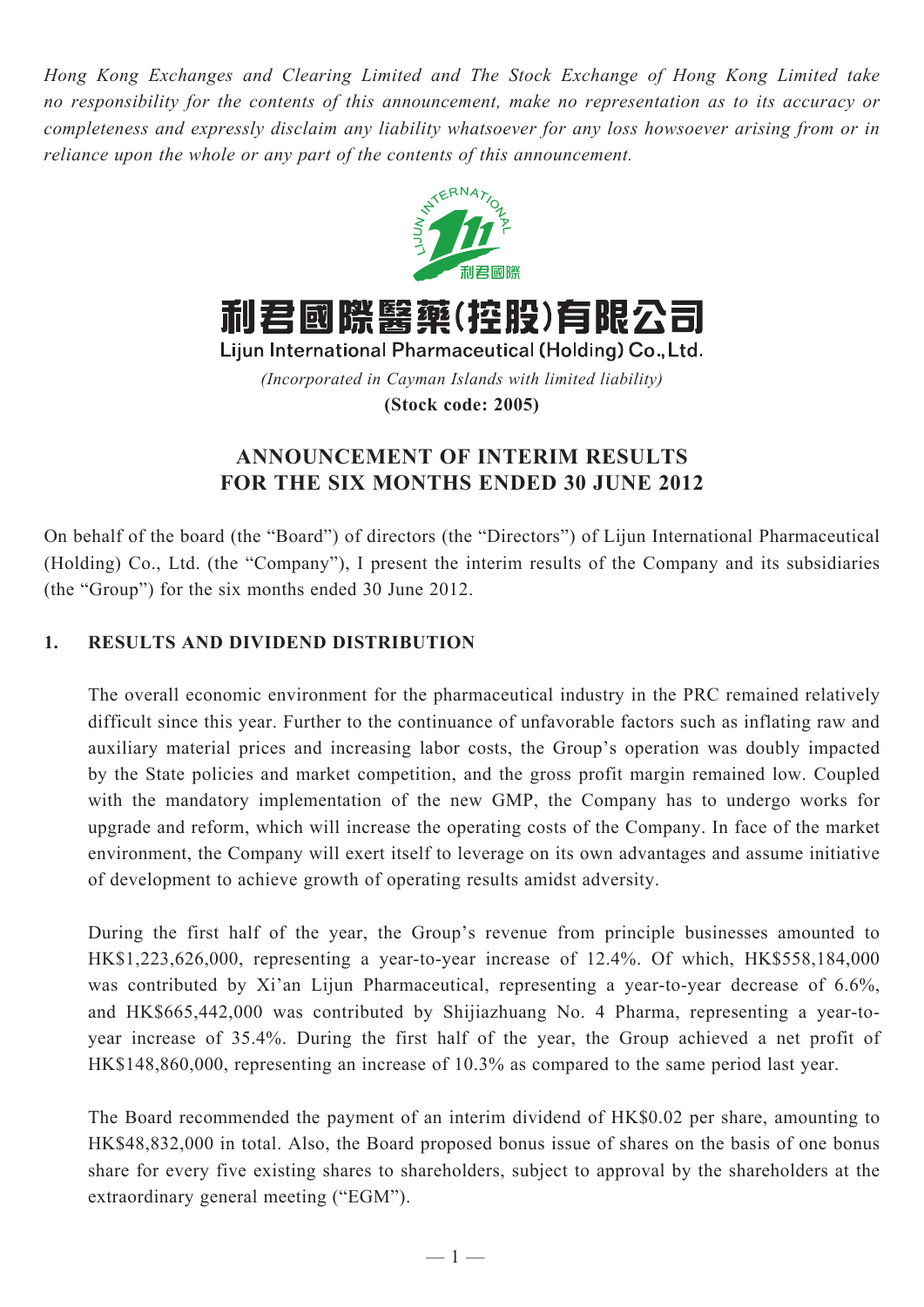# **2. REVIEW OF OPERATING RESULTS**

|                                    | For the six months ended 30 June |            |           |            |        |  |
|------------------------------------|----------------------------------|------------|-----------|------------|--------|--|
|                                    | 2012                             |            | 2011      |            |        |  |
|                                    |                                  | Percentage |           | Percentage |        |  |
|                                    | <b>Sales</b>                     | of sales   | Sales     | of sales   | Change |  |
|                                    | <b>HK\$'000</b>                  | %          | HK\$'000  | $\%$       | $\%$   |  |
| Intravenous Infusion Solution      | 665,442                          | 54.4       | 491,486   | 45.2       | 35.4   |  |
| (Including: PP Plastic Bottle)     |                                  |            |           |            |        |  |
| <b>Infusion Solution</b>           | 224,599                          | 18.4       | 178,495   | 16.4       | 25.8   |  |
| Non-PVC Soft Bag                   |                                  |            |           |            |        |  |
| Infusion Solution)                 | 264,404                          | 21.6       | 164,895   | 15.1       | 60.3   |  |
|                                    |                                  |            |           |            |        |  |
| Antibiotics                        | 315,822                          | 25.8       | 343,293   | 31.5       | (8.0)  |  |
| (Including: Lijunsha               | 181,775                          | 14.9       | 191,653   | 17.6       | (5.2)  |  |
| Paiqi)                             | 57,040                           | 4.7        | 63,655    | 5.8        | (10.4) |  |
|                                    |                                  |            |           |            |        |  |
| Non-antibiotics finished medicines | 188,708                          | 15.4       | 200,641   | 18.4       | (5.9)  |  |
| (Including: Dobesilate)            | 35,615                           | 2.9        | 46,393    | 4.3        | (23.2) |  |
| Lixiding)                          | 17,689                           | 1.4        | 18,103    | 1.7        | (2.3)  |  |
| Sales of bulk pharmaceuticals      | 53,654                           | 4.4        | 53,483    | 4.9        | 0.3    |  |
| Group's total sales                | 1,223,626                        | 100        | 1,088,903 | 100        | 12.4   |  |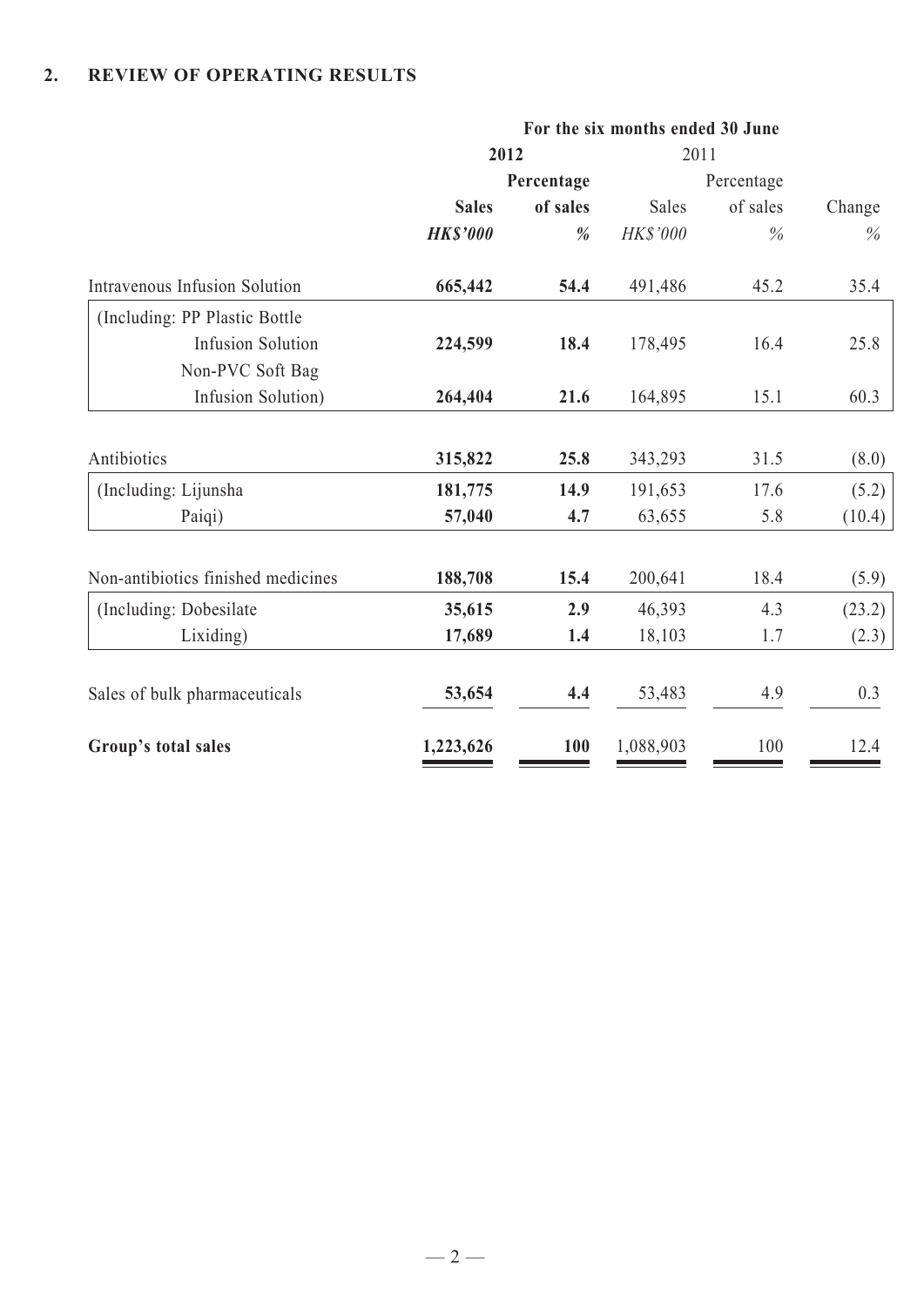## **(1) Product marketing**

# *1. Continual growth in sales and transformation and upgrade of intravenous infusion solution products*

The production lines that completed expansion last year have all commenced operation in March this year, fueling a significant increase in the production and sales volumes of intravenous infusion solution products of the Company. During the first half of the year, sales of intravenous infusion solution products amounted to HK\$602,932,000, representing a growth of 38.8% as compared to the same period last year, of which sales of non-PVC soft bag and PP plastic bottle products increased by 60.3% and 25.8% as compared to the same period last year, continuing the rapid growth momentum over the past years.

While upholding the mid to high-end positioning in the domestic market for the key infusion solution products, the Group has expedited the pace of "going overseas" through speeding up registration processes overseas and proactively participating in the competition on the international market. Currently, the Group has completed registration for 20 infusion solution products under 42 specifications in 13 countries, further expanding its channels and markets for infusion solution export.

# *2. Sales of antibiotic products below expectation as impacted by the "double-restriction" policy of the State*

Sales of antibiotics products of the Company were under increasing pressure as impacted by the "double-restriction" policy of the State in price and quantity. Despite the Company's proactive adoption of a series of measures centered around "maintaining price, capturing distribution, enhancing end-use and sustaining profit", the downward momentum in the sales of antibiotics failed to be reversed. During the first half of the year, sales of antibiotics amounted to HK\$315,822,000, representing a drop of 8.0% as compared to the same period last year. Of which, HK\$181,775,000 was contributed by Lijunsha, representing a decrease of 5.2% as compared to the same period last year, and HK\$57,040,000 was contributed by Paiqi series, representing a decrease of 10.4% as compared to the same period last year. Sales of other antibiotics amounted to HK\$77,007,000, representing a decrease of 12.5% as compared to the same period last year.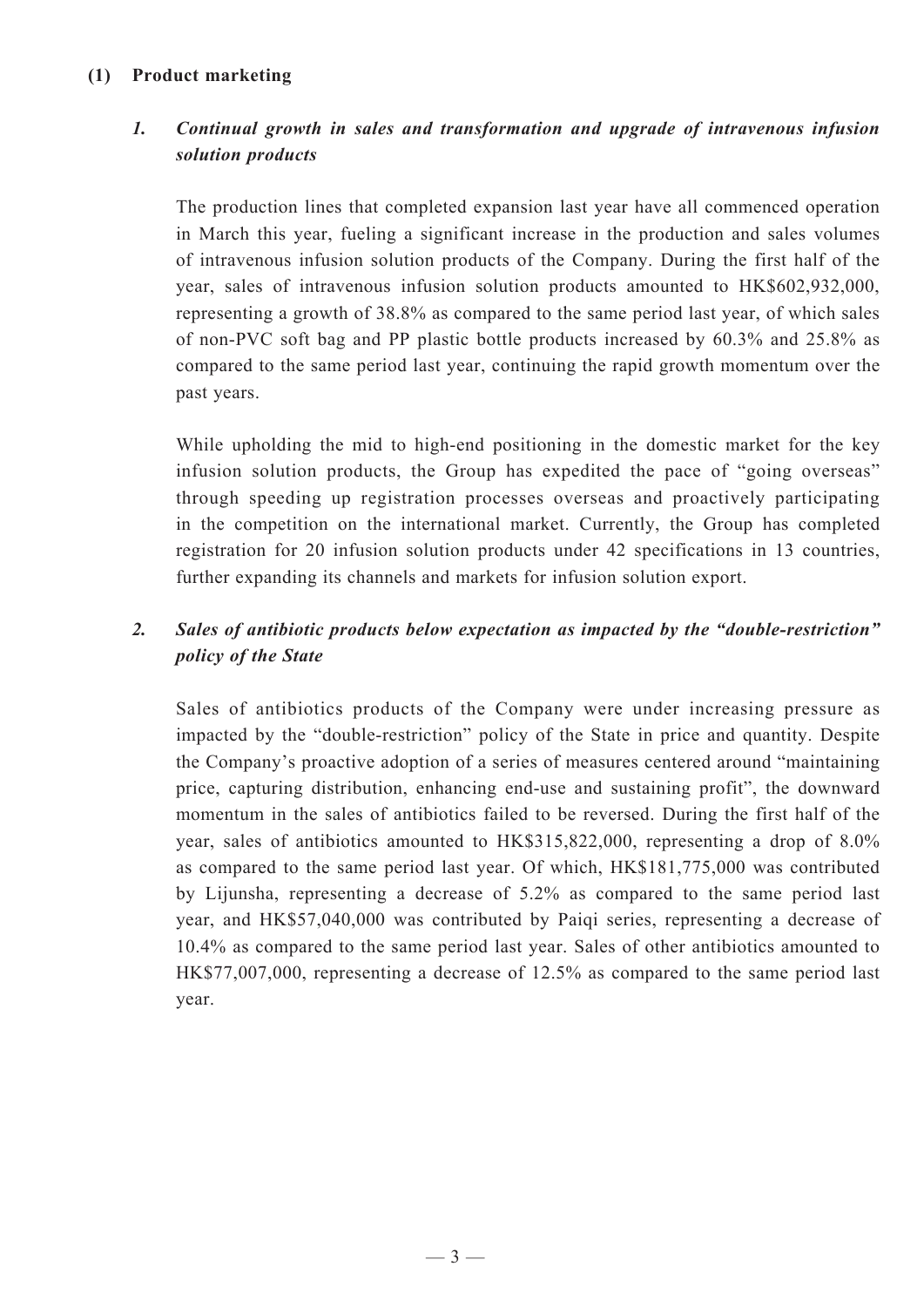## *3. Stable sales of key preparation products and general medicines*

Affected by the "toxic capsule" incident of other companies, Dobesilate recorded a relatively significant decline in sales, and recorded a sales of HK\$35,615,000 during the first half of the year, representing a decrease of 23.2% as compared to the same period last year. Due to restricted sale under prescription, Lixiding recorded sales of HK\$17,689,000 for the first half of the year, representing a decrease of 2.3% as compared to the same period last year. Haogan, Lijungai, Weikoujia, Kehao and other new OTC products upheld high-speed growth. During the first half of the year, OTC products achieved total sales of HK\$13,500,000, representing a year-to-year increase of 44.1%. Overall, sales of non-antibiotics finished products amounted to HK\$188,708,000 for the first half of the year, representing a drop of 5.9% as compared to the same period last year.

### **(2) Progress in research and development of new products and platform construction**

During the first half of the year, "Technology Re-engineering on Erythromycin Ethylsuccinate Crystallization", a project of State's New Key Drug Project of Twelfth Five-Year" of Xi'an Lijun Pharmaceutical was kicked off; Compound Dextral Ibuprofen Sustained-release Double-layered Tablet, Type1 New Drug for treating trachea inflammation, and MeN061016- 1, Type 1.1 New Drug for treating vascular dementia have completed the application of international PCT patent, of which Type 1 New Drug Compound Dextral Ibuprofen Sustained-release Double-layered Tablet has completed onsite preclinical trial research and development assessment and clinical trial application. In particular, the production permits of Edaravone raw materials and injection, and the new drug certificates and production permits for Nalmefene Hydrochloride raw materials and injection, as well as the production permits and health food permits for Lingzhihong Capsules were obtained. All these will positively enhance the Company's sales at the next phase.

During the first half of the year, Shijiazhuang No. 4 Pharma has obtained 34 State's product registration approvals for change of technology and packaging, and applied for 8 invention and utility patents including PP flip-off cap for plastic infusion solution container and Cefuroxime Axetil Tablet and its preparation method. To enhance the research and development of core technologies and products and the result transformation, and to deepen the cooperation amongst production, academics and research, a joint research centre, test laboratory and post-graduate training base were set up with Tianjin University and Education Bureau, in the effort of focusing on the coordination between talent training, project research and development and result transformation. The large volume injection engineering technological centre has been included in the construction plan of Department of Science and Technology of Heibei Province.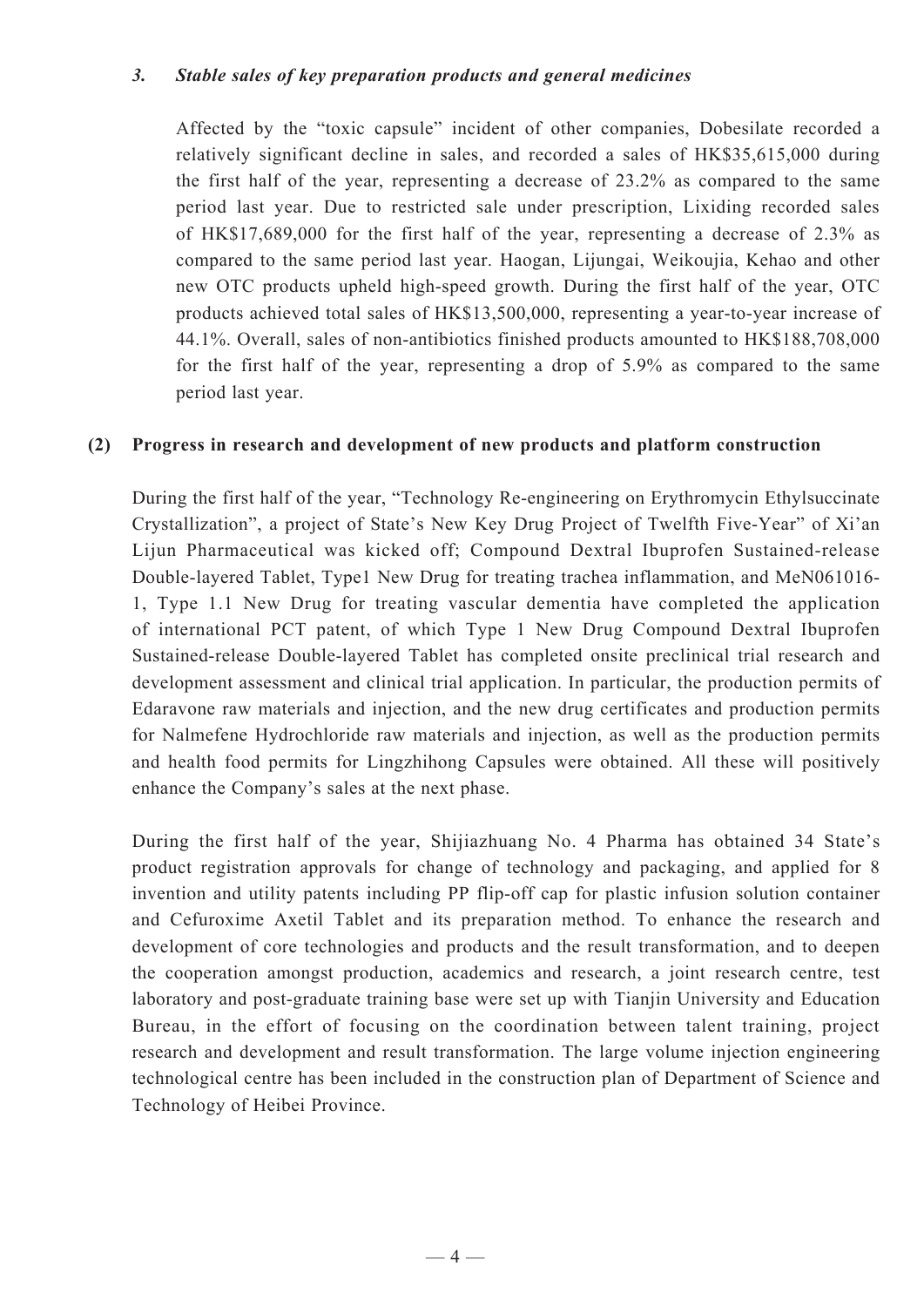### **(3) Systematic progression of key construction projects**

Having integrated its enterprise development strategies with the State's requirements on injection manufacturers according to the new GMP, Shijiazhuang No. 4 Pharma has proactively implemented the modern preparation project, a key construction project of Heibei Province, and has achieved in obtaining the new GMP certification and fully commenced operation in early 2012. At the same time, it has mastered an international vision in introducing new technologies, new techniques and new equipment that fulfill the certification standards of the European Union, bringing about an all-round enhancement in the quality and production capacity of infusion solutions, as well as the actualization of core advantages in terms of quality, technologies and costs. Shijiazhuang No. 4 Pharma was the first in Heibei Province to obtain overall GMP certification, leading its counterparts in the industry by at least half a year, and in turn securing time edges in market exploration. Its leadership position in the industry was further consolidated as its scale and competitiveness were further enhanced.

With respect to the target fulfillment, capacity expansion and reformation project of Xi'an Lijun Pharmaceutical, repeated demonstration has been conducted to confirm various key works including comparison of old and new GMP, selection of design institute, planning and layout of east factory zone, establishment of separate production line for hormone type products, and relocation of power distribution station. After taking into account different factors, it has been decided that liquid injection, freeze-dried powder injection, tablets and power will be included. Each of these is currently under expedited progress.

### **3. Second half year outlook**

Looking ahead into the second half of the year, there will be a lack of obvious improvement in the operating environment for the pharmaceutical industry in the PRC, especially for the antibiotics business that will remain under the strong impact of the "price and quantity restriction" policy. The Company will look to leverage on its own advantages in scale and branding to further optimize its product structure, to ride on the opportunity of market adjustments, to change the way of development, to expand and diversify the market of the products, and to strive for faster and better growth of both sales volume and profit.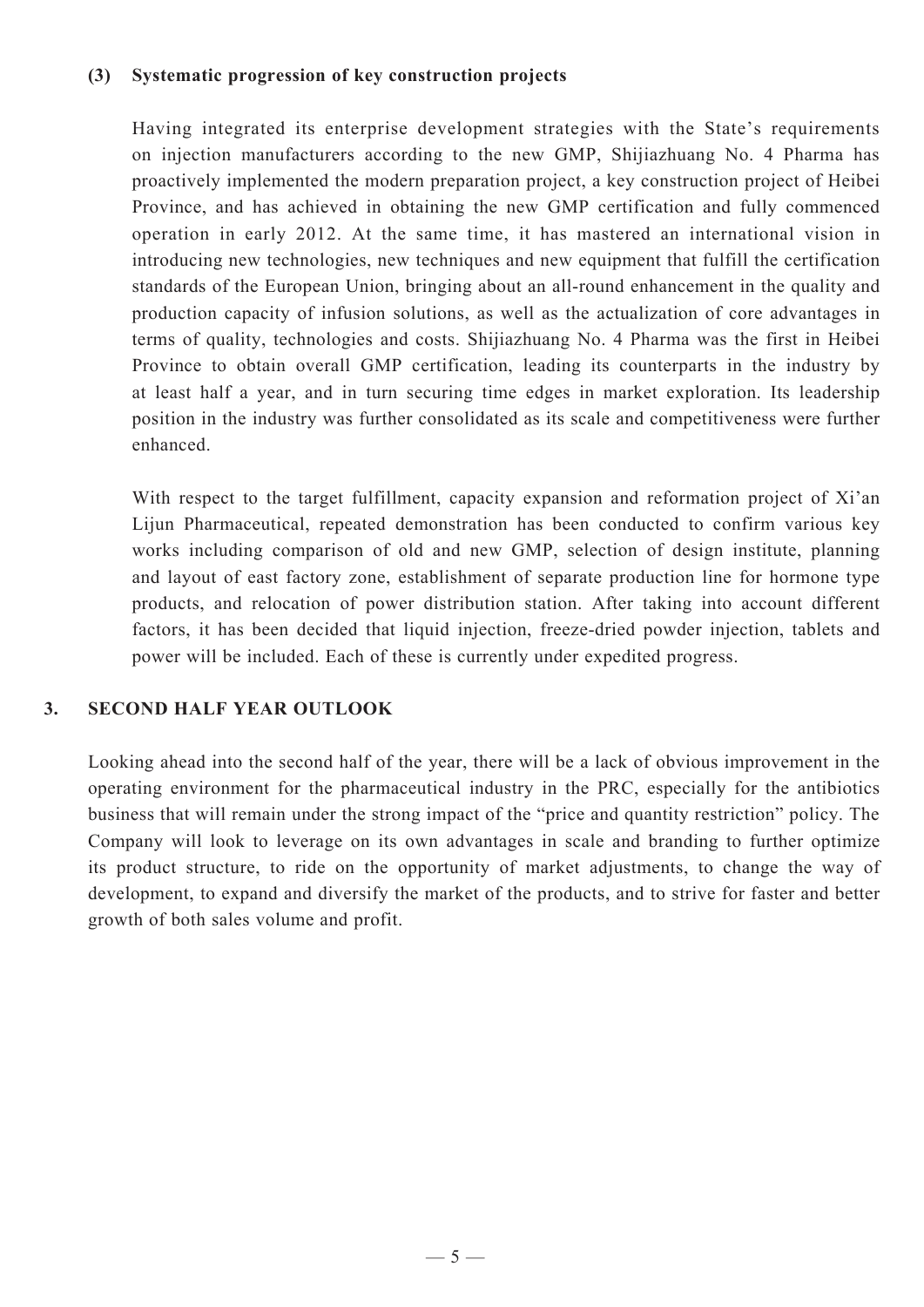## **(1) High prioritization of product marketing and sales**

# *1. Increasing the weight of sales of advantageous intravenous infusion solution products for substantial growth of sales volume*

Integrating changes in the market and tender work situations, we will closely knit the advantageous intravenous infusion solution products and targeted markets to augment the sales expansion of single-outlet, double-outlet and double-valve, irrigating solution and dialysis solution soft-bag infusion solution and plastic bottles with a special focus on therapeutic infusion solutions of Amino Acid, Mannitol, Ambroxol, Hydroxyethyl Starch and Ozagrel with sales expansion. We will strive to achieve the sales target of 700,000,000 bottles (bags) of infusion solutions and realize new milestones in the sales of key products.

Simultaneously, we will strictly implement the strategy of "going overseas" to continue enlarging the sales in the South East Asia and Africa markets and effort for new breakthroughs in exports and processing sales.

## *2. Striving for stable sales of Lijunsha and other antibiotics products*

Facing the most stringent restriction order for antibiotics in history, the Company has already implemented initial proactive responsive measures. Firstly, we have in principal tightened and halted large discounts and incentives related to commercial procurements in order to raise the market price of Lijunsha. Secondly, we have highlighted and tangibly secured tenders for Lijunsha in order to consolidate our market share. Thirdly, we have commenced a number of "price-securing" measures. Fourthly, we have stepped up solely-commercial distribution of Lijunsha in order to consolidate our market share. Fifthly, we have specially accentuated the end-use promotion efforts for Lijunsha, with a focus on the incentive promotion for end-use procurements. These are paralleled by sales expansion and increase efforts for Lijunsha granules and capsules.

Apart from consolidating and increasing the sales of freeze-dried powder injection of Paiqi series of products, we will continue striving for sales volume stimulation of disperse tablets, capsules and dry mixed suspensions of the Paiqi oral intake series through leveraging on the branding effect. On the other hand, further focus on sales of Limaixian at drugstores will be mounted aside from efforts to explore the end-use markets of hospitals, clinics and community clinics.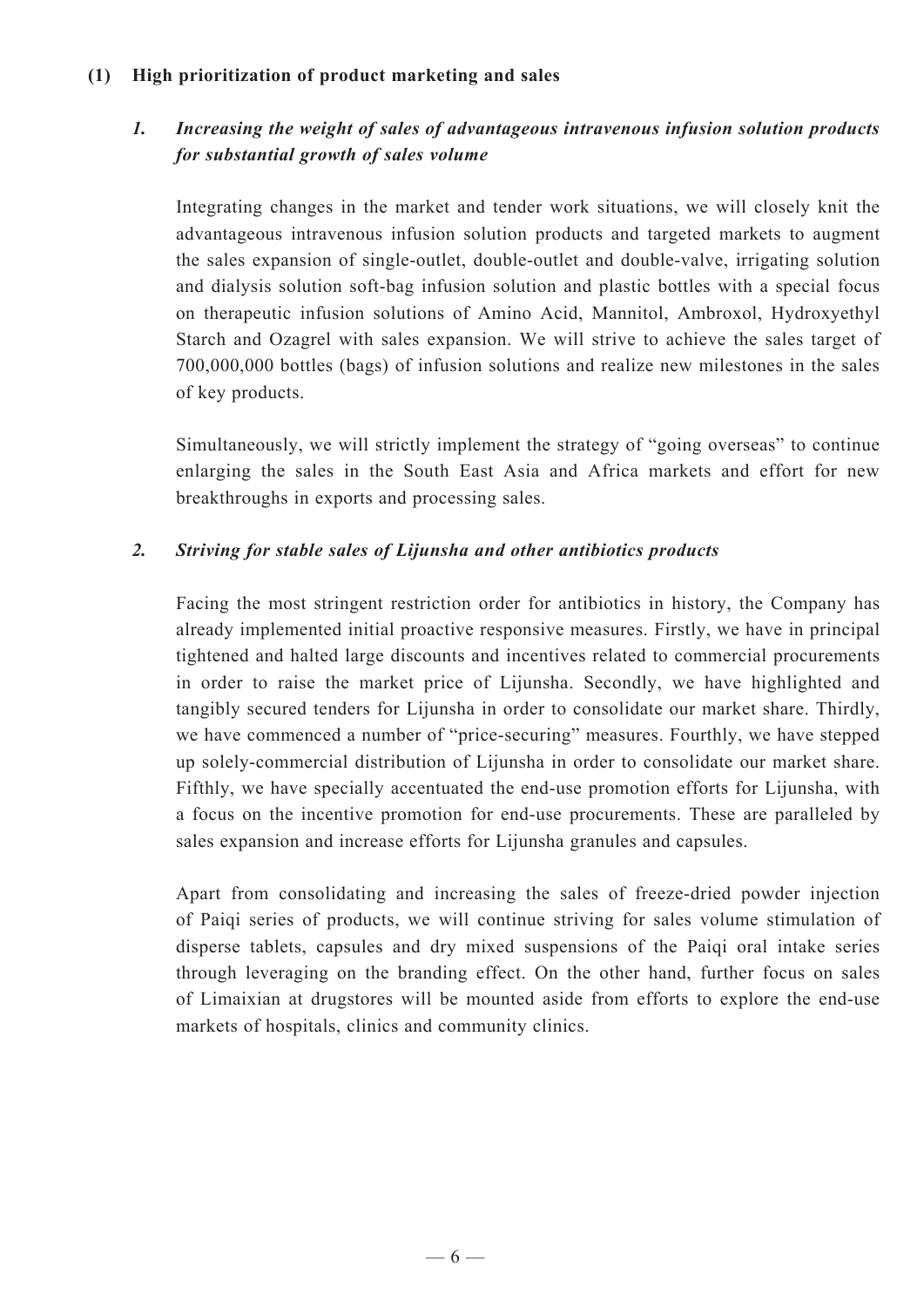# *3. Augmenting the sales of advantageous featured categories and striving for growth in the sales of general medicines*

For Dobesilate and Lixiding, we will enlarge their respective force, strengthen promotion at hospitals, and emphasize direct negotiation and supply related to drugstore end-use, with the target of sales rebound for the second half of the year.

We will persist in restructuring efforts for the general medicines, promoting the sales of high margin products, emphasizing tender work and sales growth for tender winning products and expansion of end-use network, which will in turn assure sustained sales and profit growth. In respect of foreign trade of bulk pharmaceuticals, consolidation of existing market shares will be paralleled by efforts to boost the export of advantageous categories of preparations.

## *4. Ensuring high-speed growth in featured OTC products*

Strategic planning for sales of featured OTC products must be completed in the second half of the year. While product management will be adjusted and selected, provincial supervisors will be well-equipped with strategically established end-use teams. At the same time, we will focus on the two key targets of "promotion and market distribution" to ensure high-speed growth for featured OTC products, and to build a solid foundation for higher market distribution next year.

### **(2) Expedited new product research and development and approval of applications**

During the second half of the year, clinical application of Type 1 new drug Compound Dexibuprofen Sustained-release Double-layer Tablet of Xi'an Lijun Pharmaceutical will be completed, whereas technology evaluation of Compound Metformin Hydrochloride Tablet will be proactively followed. In accordance with the principle of scientific development of "market-orientation, dynamic development, aggression basis, combination of research and imitation", Xi'an Lijun Pharmaceutical is currently assessing each of our projects under research to ultimately implement adjustments to the research and development of new products.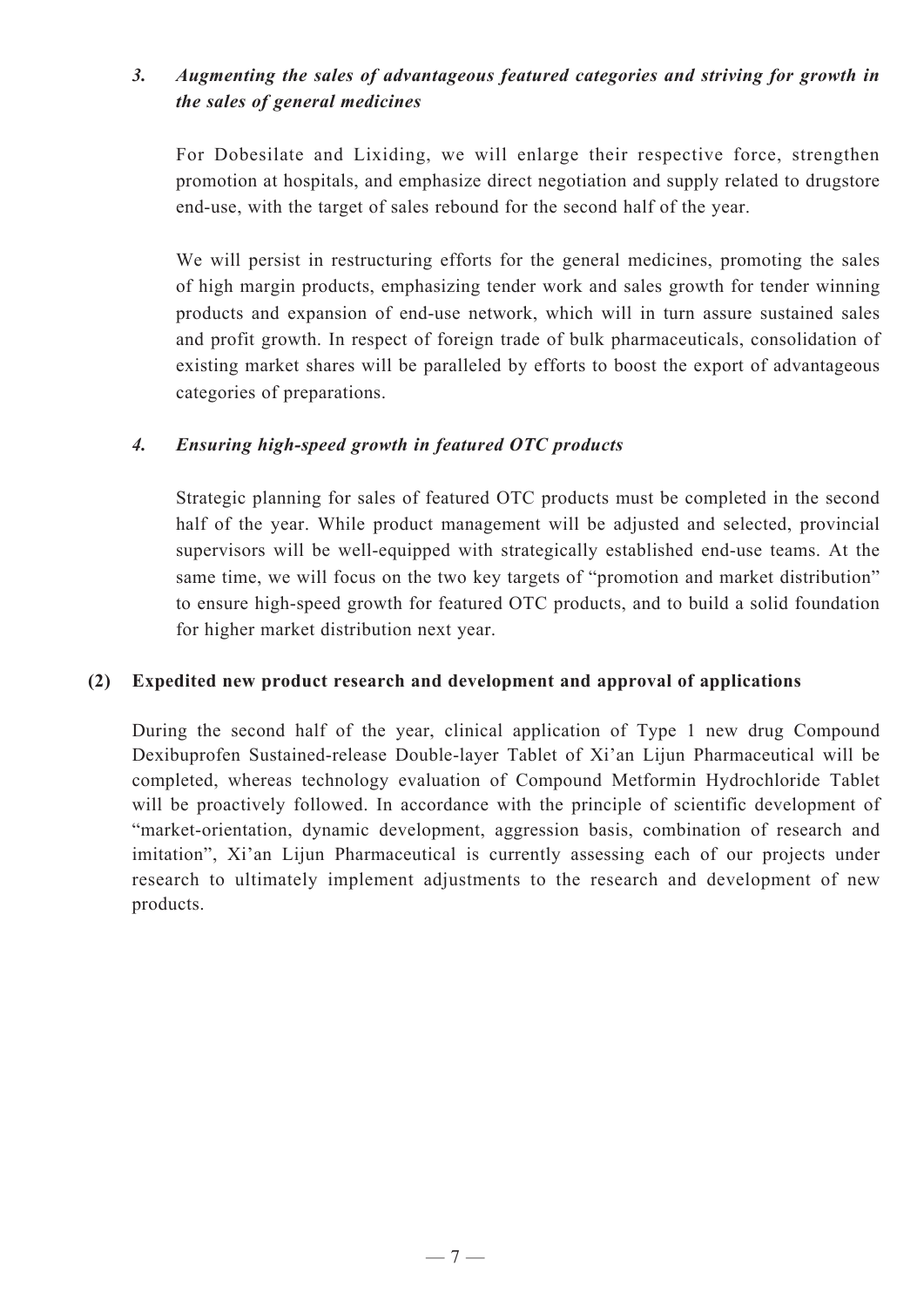Shijiazhuang No. 4 Pharma will strive to obtain the permit for the packaging materials of Convertible Vertical PP Infusion Bag with independent intellectual property, and the production permits for 2000ml Compound Electrolyte Irrigation Solution and 100ml Sterilized Injection Liquid. We will also focus on the application for add-in production permit of glucose injection solution and hydrochloride injection solution, and the change in packaging materials for xantinol nicotinate and sodium chloride injection solution, and buflomedil hydrochloride injection solution. Also, in response to enterprise development and changes in market demand, we will commit in the application for the raw materials of Type 6 chemical medicine Hydroxyethyl Starch 200, and the application for clinical permits for Type 6 chemical medicine Gliclazide Slow-Release Tablets, Type 6 chemical medicine Azithromycin Granule and Type 6 chemical medicine Cefuroxime Axetil Tablets, and keep a proper reserve of bulk pharmaceuticals and new oral preparation products.

### **(3) Acceleration of standardization, capacity expansion and reformation projects**

During the second half of the year, Shijiazhuang No. 4 Pharma will fully commence the provincial key project of Relocation and Upgrade of No. 4 Pharma Headquarters by establishing a specialized department to enhance the high-starting point, high-standard and high-efficiency implementation of the project, with the aim to strive for establishment and certification of phase one three-in-one PP new ampule preparation production line and a large volume injection production with an annual production capacity of 800,000,000 ampules (bags), as well as an auxiliary 3D logistics warehouse by the end of 2013. Moreover, we will speed up the construction of the new dedicated production line for 100ml and 500ml infusion solution and strive for the successful certification and commencement of production in the first quarter of 2013, in order to effective respond to market and policy changes, secure the leading edges in terms of the production volume, quality and profitability of infusion solution.

Coherent with the centralized planning of the Company, Xi'an Lijun Pharmaceutical will complete emptying and demolishing of the old factories in the construction site and the relocation of power piping in the second half of the year. Apart from completing the overall planning of east factory zone and the technical solution for liquid injection and freeze-dried powder injection, it will also commence construction and upgrade, standardization and reform works with special attention to the quality and progress of the works, in order to facilitate completion of the works by next year.

In conclusion, facing a tough market, the Company will adopt proactive responses to continuously enhance the operation and management standard, heighten the operating quality and economic efficiency, and to generate more fruitful return for the investors. We are highly confident in the future development of the Company.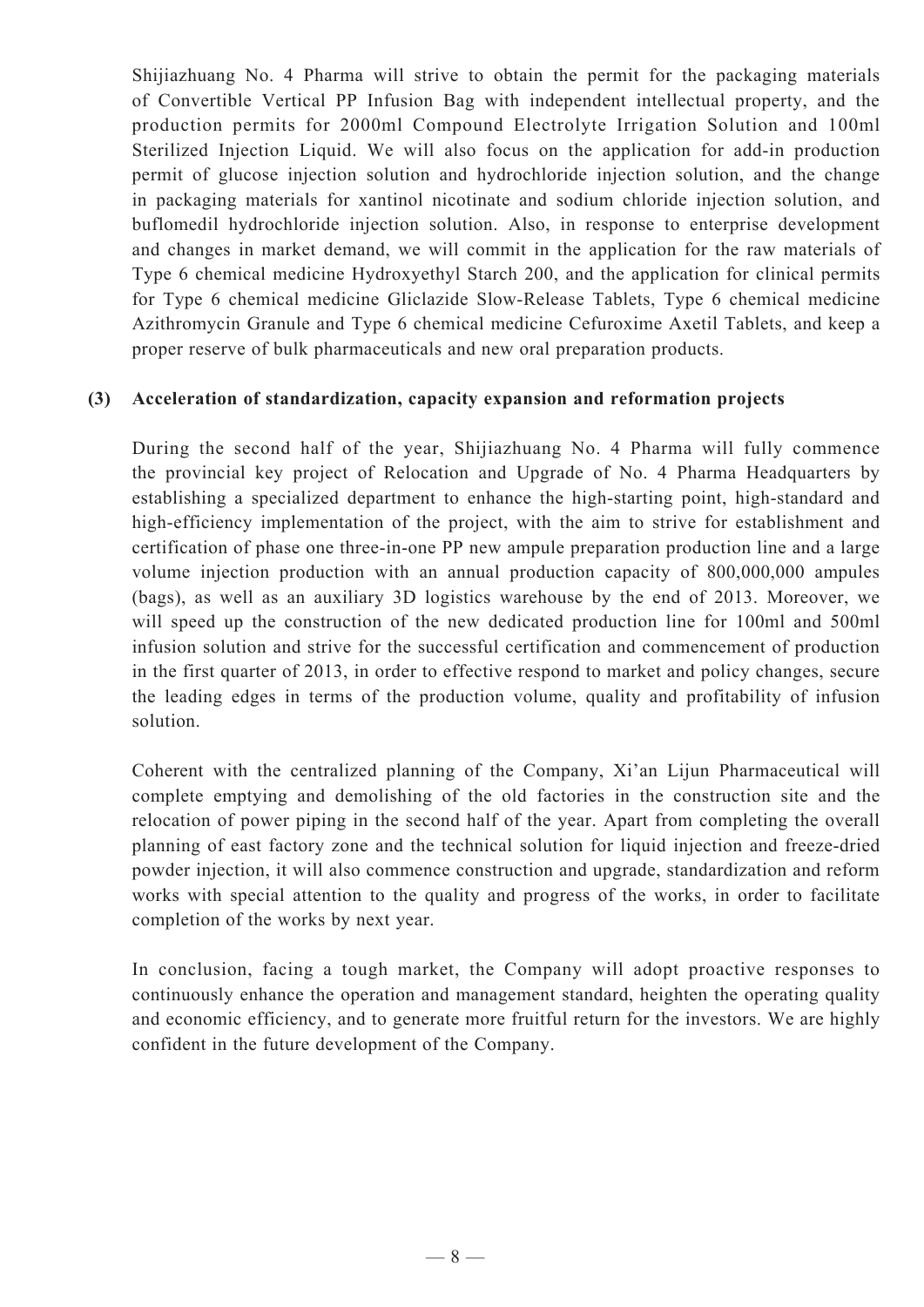# **Condensed consolidated statement of comprehensive income**

*For the six months ended 30 June 2012 (All amounts in HK\$ unless otherwise stated)*

|                                           |                | Six months ended 30 June |            |
|-------------------------------------------|----------------|--------------------------|------------|
|                                           |                | 2012                     | 2011       |
|                                           | <b>Note</b>    | <b>Unaudited</b>         | Unaudited  |
|                                           |                | <b>HK\$'000</b>          | HK\$'000   |
| Revenue                                   | 3              | 1,223,626                | 1,088,903  |
| Cost of sales                             |                | (690, 717)               | (602, 624) |
| <b>Gross profit</b>                       |                | 532,909                  | 486,279    |
| Other revenue/(losses) – net              |                | 8,420                    | (110)      |
| Selling and marketing costs               |                | (206, 324)               | (211, 267) |
| General and administrative expenses       |                | (138, 134)               | (101, 855) |
| <b>Operating profit</b>                   | $\overline{7}$ | 196,871                  | 173,047    |
| Finance income                            |                | 755                      | 1,616      |
| Finance costs                             |                | (16, 043)                | (11, 534)  |
| Finance costs – net                       |                | (15, 288)                | (9, 918)   |
| Profit before income tax                  |                | 181,583                  | 163,129    |
| Income tax expenses                       | $\delta$       | (32, 724)                | (28, 103)  |
| Profit for the period                     |                | 148,859                  | 135,026    |
| Other comprehensive income:               |                |                          |            |
| Currency translation differences          |                | (11, 326)                | 50,697     |
| Total comprehensive income for the period |                | 137,533                  | 185,723    |
| Profit attributable to:                   |                |                          |            |
| - Equity holders of the Company           |                | 148,860                  | 135,010    |
| - Non-controlling interests               |                | (1)                      | 16         |
|                                           |                | 148,859                  | 135,026    |

<u>148,859</u> 135,026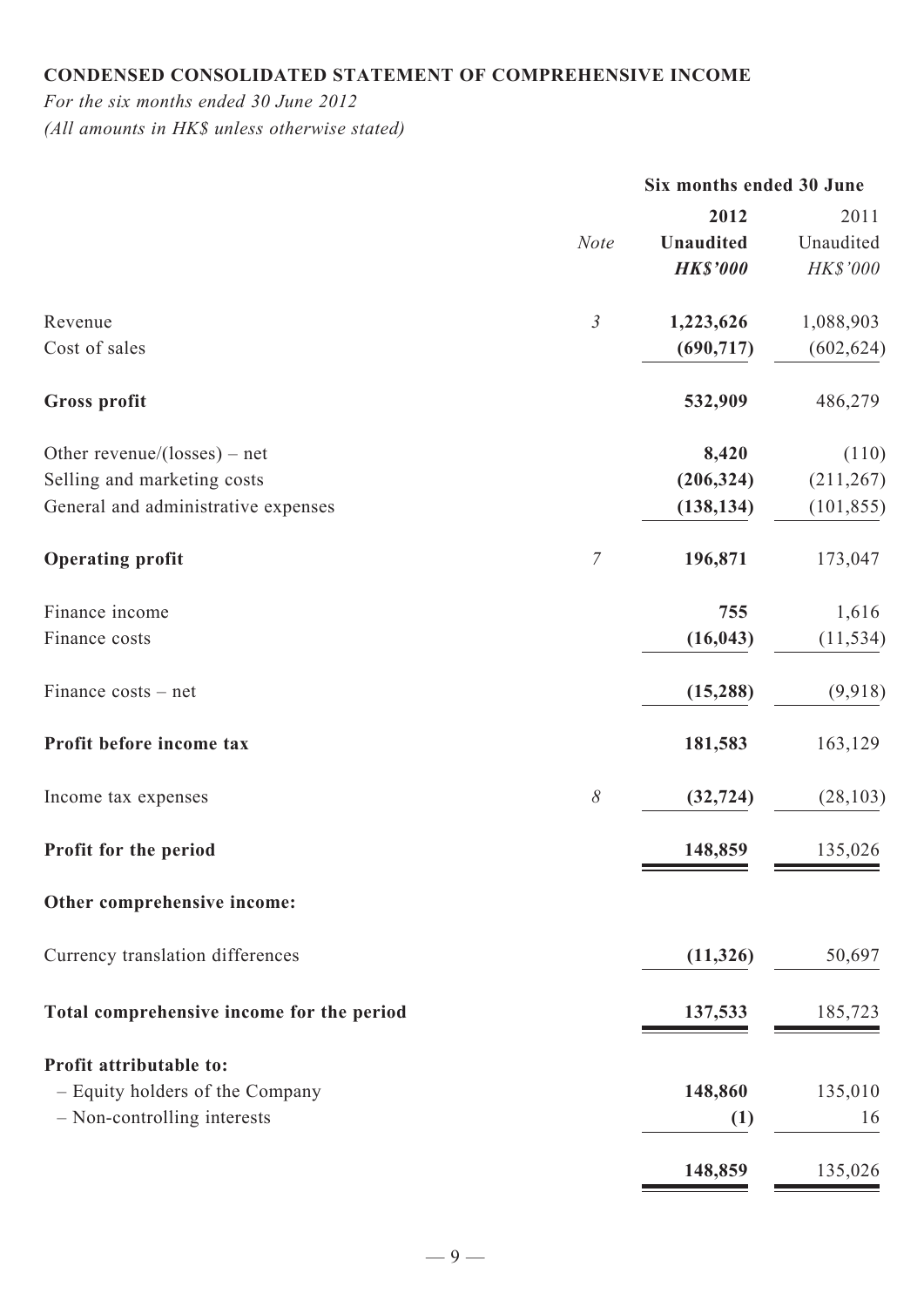# **Condensed consolidated statement of comprehensive income**

*For the six months ended 30 June 2012*

*(All amounts in HK\$ unless otherwise stated)*

|                                               | Six months ended 30 June |                  |           |  |  |
|-----------------------------------------------|--------------------------|------------------|-----------|--|--|
|                                               |                          | 2012             | 2011      |  |  |
|                                               | <b>Note</b>              | <b>Unaudited</b> | Unaudited |  |  |
|                                               |                          | <b>HK\$'000</b>  | HK\$'000  |  |  |
| Total comprehensive income attributable to:   |                          |                  |           |  |  |
| - Equity holders of the Company               |                          | 137,537          | 185,707   |  |  |
| - Non-controlling interests                   |                          | (4)              | 16        |  |  |
|                                               |                          | 137,533          | 185,723   |  |  |
| Earnings per share for profit attributable to |                          |                  |           |  |  |
| the equity holders of the Company             |                          |                  |           |  |  |
| during the period                             |                          |                  |           |  |  |
| (expressed in HK\$ per share)                 |                          |                  |           |  |  |
| $-$ Basic                                     | 10                       | 0.0609           | 0.0552    |  |  |
| - Diluted                                     | 10                       | 0.0609           | 0.0552    |  |  |
| <b>Dividends</b>                              | 9                        | 48,832           | 48,896    |  |  |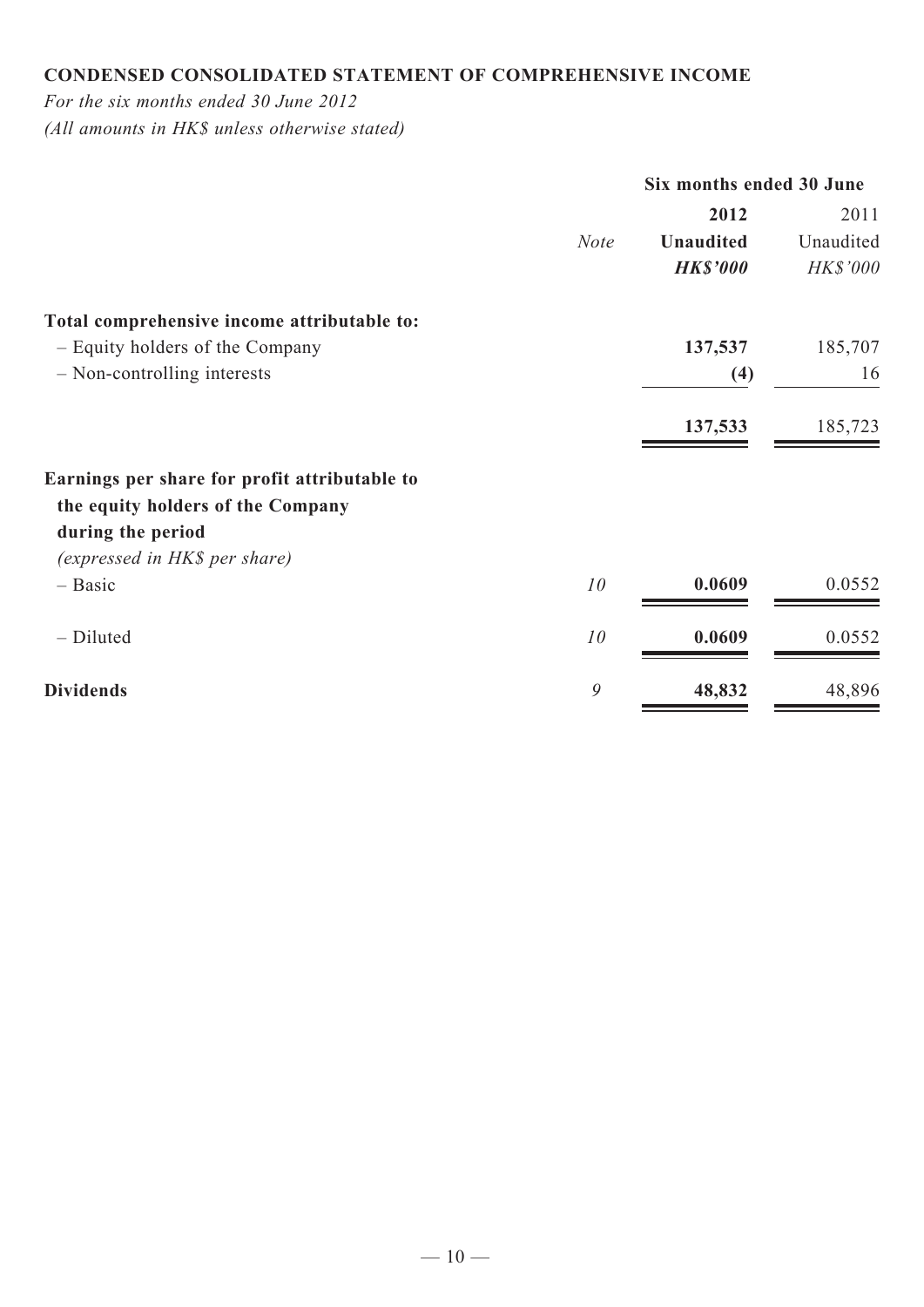# **Condensed consolidated balance sheet**

*As at 30 June 2012*

*(All amounts in HK\$ unless otherwise stated)*

|                                                         |                | 30 June                             | 31 December                |
|---------------------------------------------------------|----------------|-------------------------------------|----------------------------|
|                                                         |                | 2012                                | 2011                       |
|                                                         | <b>Note</b>    | <b>Unaudited</b><br><b>HK\$'000</b> | Audited<br><b>HK\$'000</b> |
| <b>ASSETS</b>                                           |                |                                     |                            |
| <b>Non-current assets</b>                               |                |                                     |                            |
| Land use rights                                         |                | 216,313                             | 220,433                    |
| Property, plant and equipment                           |                | 1,453,340                           | 1,444,819                  |
| Intangible assets                                       |                | 310,025                             | 316,896                    |
| Deferred income tax assets                              |                | 19,835                              | 21,526                     |
| Available-for-sale financial assets                     |                | 158                                 | 159                        |
| Other non-current assets                                |                | 24,533                              |                            |
| <b>Total non-current assets</b>                         |                | 2,024,204                           | 2,003,833                  |
| <b>Current assets</b>                                   |                |                                     |                            |
| Inventories                                             |                | 394,964                             | 342,318                    |
| Trade and bill receivables                              | $\overline{4}$ | 870,467                             | 704,666                    |
| Financial assets at fair value through profit or loss   |                | 7,155                               | 2,367                      |
| Prepayments, deposits and other receivables             |                | 131,589                             | 128,933                    |
| Pledged bank deposits                                   |                | 2,656                               | 4,443                      |
| Cash and cash equivalents                               |                | 240,366                             | 257,980                    |
| <b>Total current assets</b>                             |                | 1,647,197                           | 1,440,707                  |
| <b>Total assets</b>                                     |                | 3,671,401                           | 3,444,540                  |
| <b>EQUITY</b>                                           |                |                                     |                            |
| Equity attributable to equity holders<br>of the Company |                |                                     |                            |
| Share capital                                           |                | 55,639                              | 55,703                     |
| Reserves                                                | 5              | 2,338,718                           | 2,239,974                  |
|                                                         |                | 2,394,357                           | 2,295,677                  |
| <b>Non-controlling interests</b>                        |                | 612                                 | 616                        |
| <b>Total equity</b>                                     |                | 2,394,969                           | 2,296,293                  |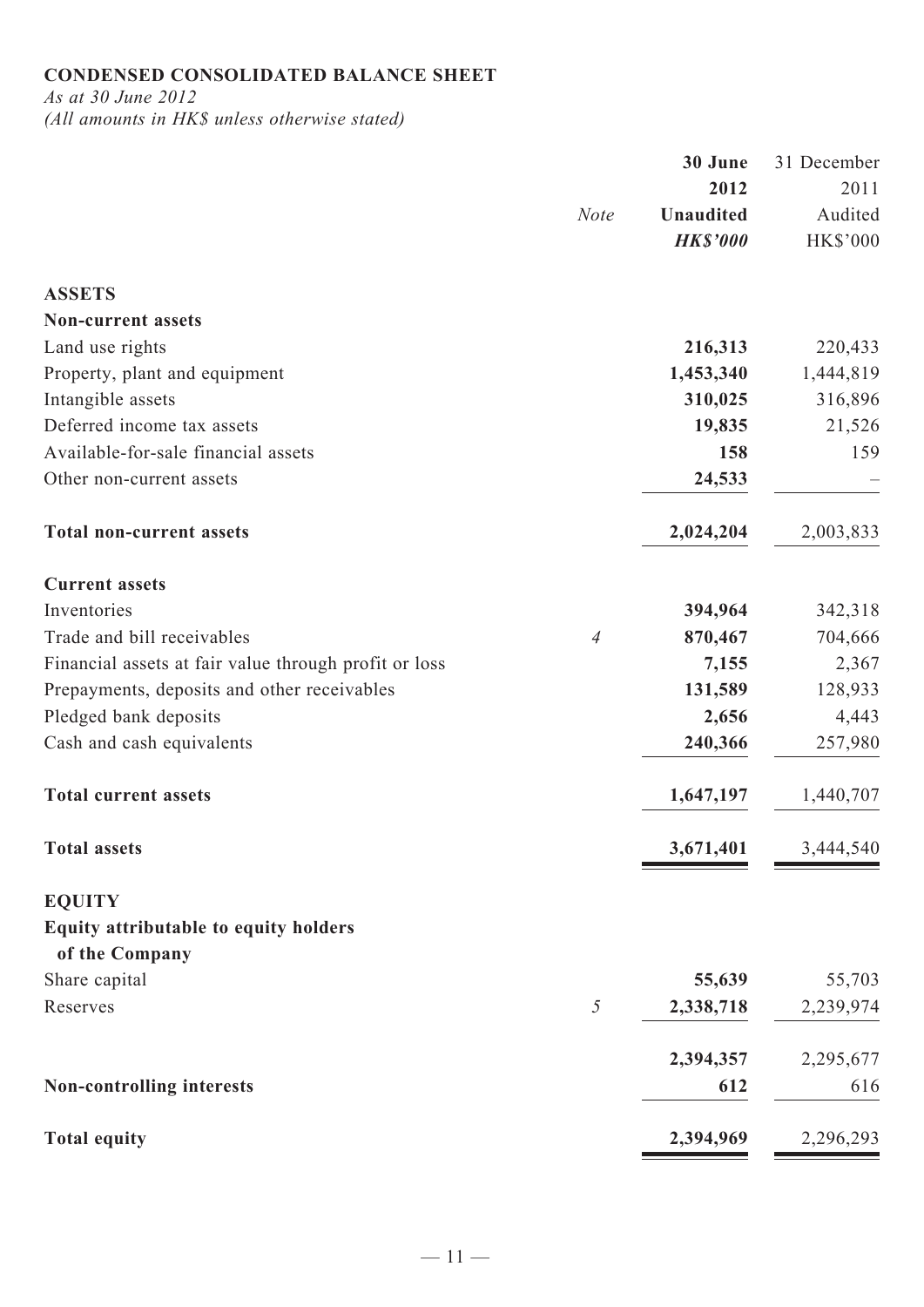# **Condensed consolidated balance sheet**

*As at 30 June 2012 (All amounts in HK\$ unless otherwise stated)*

|                                              | <b>Note</b> | 30 June<br>2012<br><b>Unaudited</b><br><b>HK\$'000</b> | 31 December<br>2011<br>Audited<br>HK\$'000 |
|----------------------------------------------|-------------|--------------------------------------------------------|--------------------------------------------|
| <b>LIABILITIES</b>                           |             |                                                        |                                            |
| <b>Non-current liabilities</b>               |             |                                                        |                                            |
| <b>Borrowings</b>                            |             | 57,507                                                 | 86,822                                     |
| Deferred income tax liabilities              |             | 23,728                                                 | 25,344                                     |
| Deferred revenue                             |             | 4,945                                                  | 10,608                                     |
| Long-term payables                           |             | 9,338                                                  | 10,548                                     |
| <b>Total non-current liabilities</b>         |             | 95,518                                                 | 133,322                                    |
| <b>Current liabilities</b>                   |             |                                                        |                                            |
| Trade and bill payables                      | 6           | 305,732                                                | 259,986                                    |
| Advanced receipts from customers             |             | 14,876                                                 | 17,271                                     |
| Dividends payable                            |             | 6,050                                                  | 6,050                                      |
| Accruals and other payables                  |             | 324,857                                                | 393,338                                    |
| Income tax payable                           |             | 21,667                                                 | 8,487                                      |
| <b>Borrowings</b>                            |             | 507,732                                                | 329,793                                    |
| <b>Total current liabilities</b>             |             | 1,180,914                                              | 1,014,925                                  |
| <b>Total liabilities</b>                     |             | 1,276,432                                              | 1,148,247                                  |
| <b>Total equity and liabilities</b>          |             | 3,671,401                                              | 3,444,540                                  |
| Net current assets                           |             | 466,283                                                | 425,782                                    |
| <b>Total assets less current liabilities</b> |             | 2,490,487                                              | 2,429,615                                  |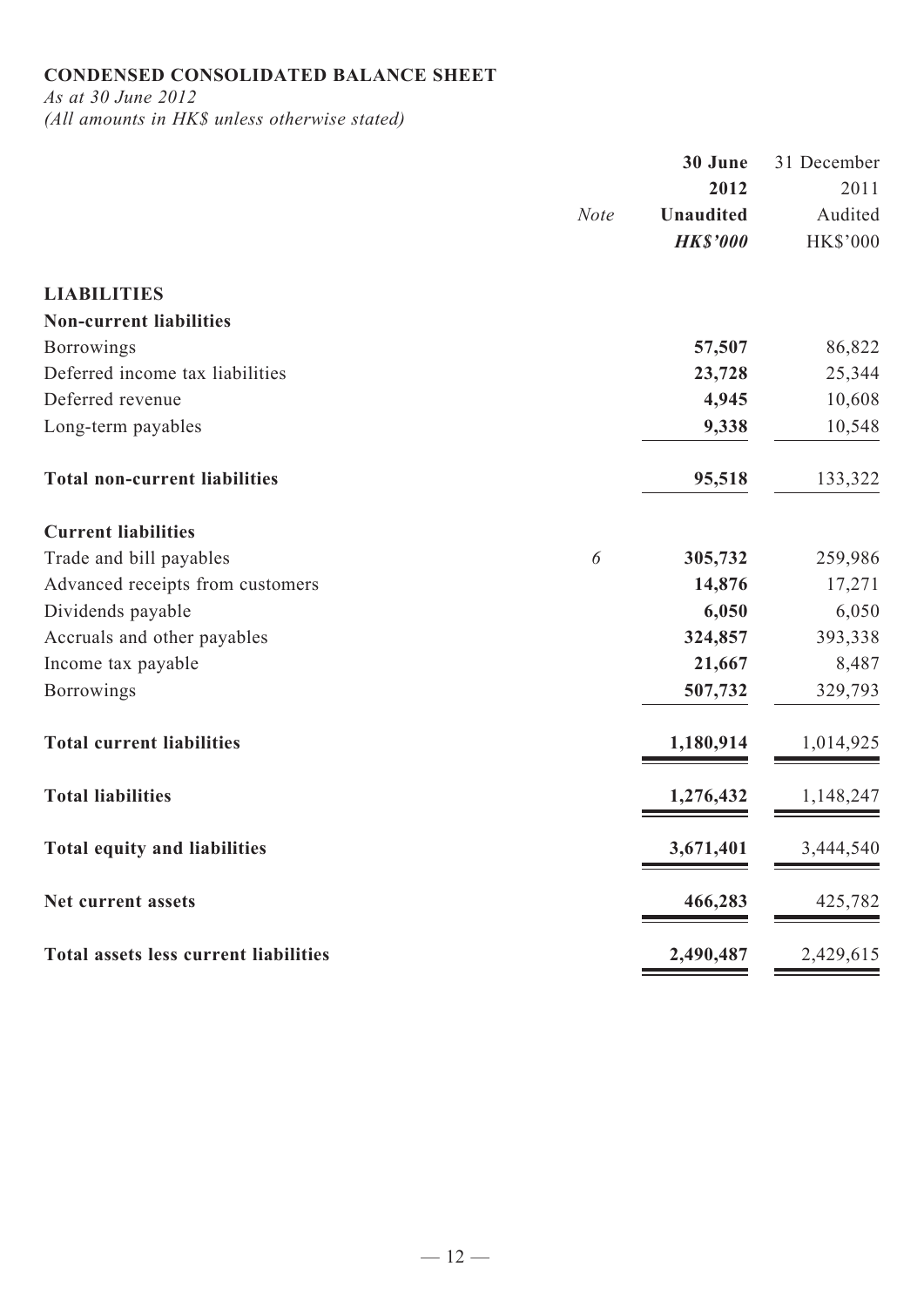## **SELECTED NOTES TO THE CONDENSED CONSOLIDATED FINANCIAL INFORMATION**

*For the six months ended 30 June 2012 (All amounts in HK\$ unless otherwise stated)*

#### **1 Basis of preparation**

These condensed consolidated interim financial statements for the six months ended 30 June 2012 have been prepared in accordance with HKAS 34, 'Interim financial reporting'. The condensed consolidated interim financial statements should be read in conjunction with the annual financial statements for the year ended 31 December 2011, which have been prepared in accordance with Hong Kong Financial Reporting Standards ("HKFRSs").

#### **2 Accounting policies**

Except as described below, the accounting policies applied are consistent with those of the annual financial statements for the year ended 31 December 2011, as described in those annual financial statements.

Taxes on income in the interim periods are accrued using the tax rate that would be applicable to expected total annual earnings.

There are no other amended standards or interpretations that are effective for the first time for this interim period that could be expected to have a material impact on this Group.

The following new standards and amendments to standards have been issued but are not effective for the financial year beginning 1 January 2012 and have not been early adopted:

| HKAS 1 (Amendment)   | Presentation of financial statements                              | 1 July 2012    |
|----------------------|-------------------------------------------------------------------|----------------|
| HKFRS 10             | Consolidated financial statements                                 | 1 January 2013 |
| HKAS <sub>27</sub>   | Separate financial statements                                     | 1 January 2013 |
| (Revised 2011)       |                                                                   |                |
| HKFRS 11             | Joint arrangements                                                | 1 January 2013 |
| HKAS <sub>28</sub>   | Associates and joint ventures                                     | 1 January 2013 |
| (Revised 2011)       |                                                                   |                |
| HKFRS 12             | Disclosures of interests in other entities                        | 1 January 2013 |
| HKFRS 13             | Fair value measurement                                            | 1 January 2013 |
| HKAS 19 (Amendment)  | Employee benefits                                                 | 1 January 2013 |
| HKFRS 7 (Amendment)  | Financial instruments: Disclosures – Offsetting financial         | 1 January 2013 |
|                      | assets and financial liabilities                                  |                |
| $HK(IFRIC) - Int 20$ | Stripping costs in the production phase of a surface mine         | 1 January 2013 |
| HKAS 32 (Amendment)  | Financial instruments: Presentation – Offsetting financial assets | 1 January 2014 |
|                      | and financial liabilities                                         |                |
| <b>HKFRS 9</b>       | Financial instruments                                             | 1 January 2015 |
| HKFRS 7 and HKFRS    | Mandatory effective date and transition disclosures               | 1 January 2015 |
| 9 (Amendments)       |                                                                   |                |

The Group is yet to assess the impact of these new standards and amendments to standards.

There are no other HKFRSs or HK(IFRIC) interpretations that are not yet effective that would be expected to have a material impact on the Group.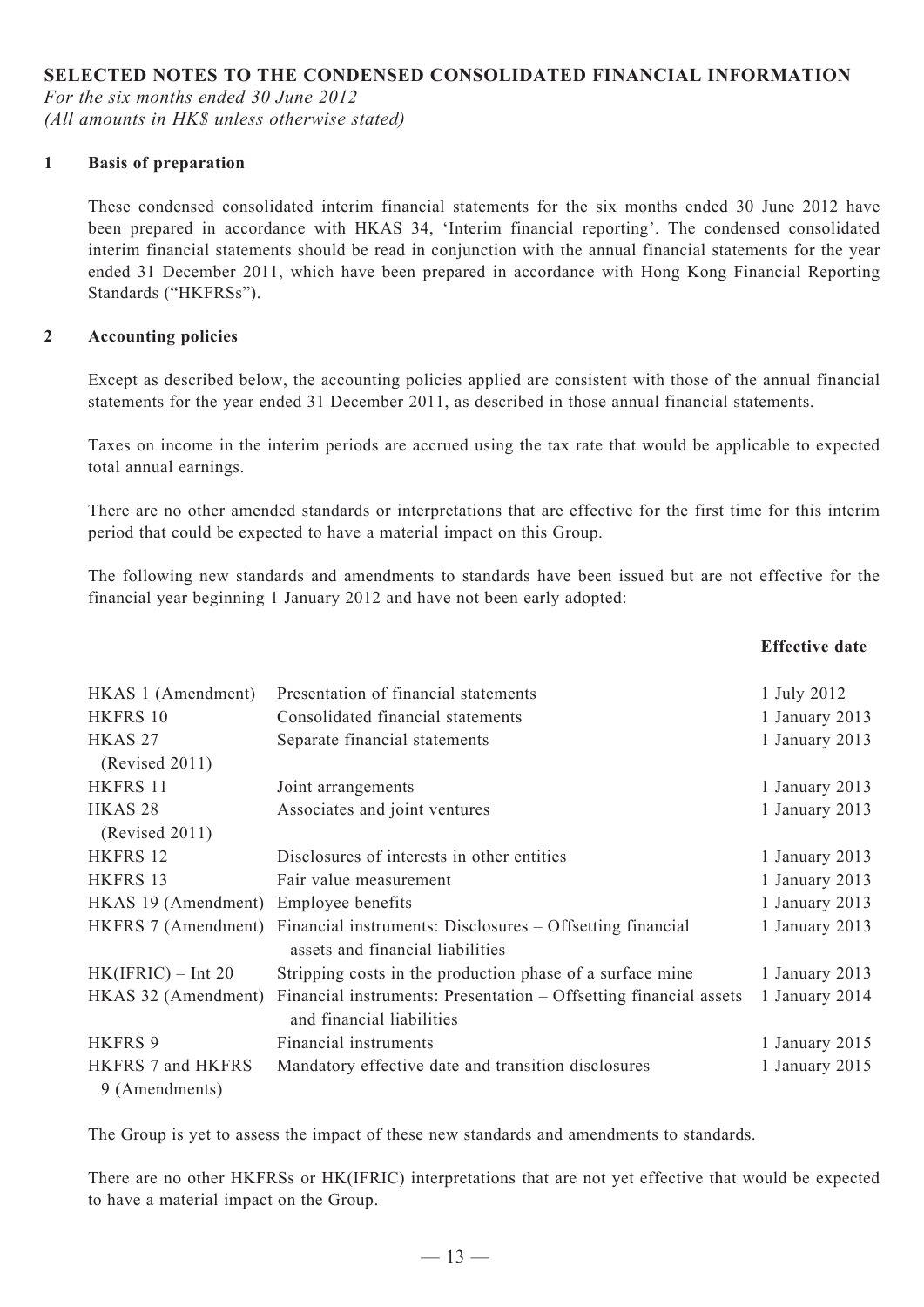#### **3 Segment information**

The chief operating decision-maker has been identified as the executive directors. The decision-maker reviews the Group's internal reporting in order to assess performance and allocate resources. Management has determined the operating segments based on these reports.

The decision-maker considers the business from a product perspective. From a product perspective, management assesses the performance of two product segments, namely intravenous infusion solution and antibiotics and others.

The decision-maker assesses the performance of the operating segments based on a measure of revenue and profit. This measurement is consistent with that in the annual financial statements.

Unallocated operating loss mainly represents corporate expenses.

Segment assets consist primarily of land use rights, property, plant and equipment, intangible assets, inventories, trade and bill receivables, prepayments, deposits and other receivables, pledged bank deposits and cash and cash equivalents. Unallocated assets mainly comprise corporate cash.

Segment liabilities comprise mainly operating liabilities. Unallocated liabilities mainly comprise corporate borrowings.

The revenue from external parties reported to the management is measured in a manner consistent with that in the condensed consolidated interim statement of comprehensive income.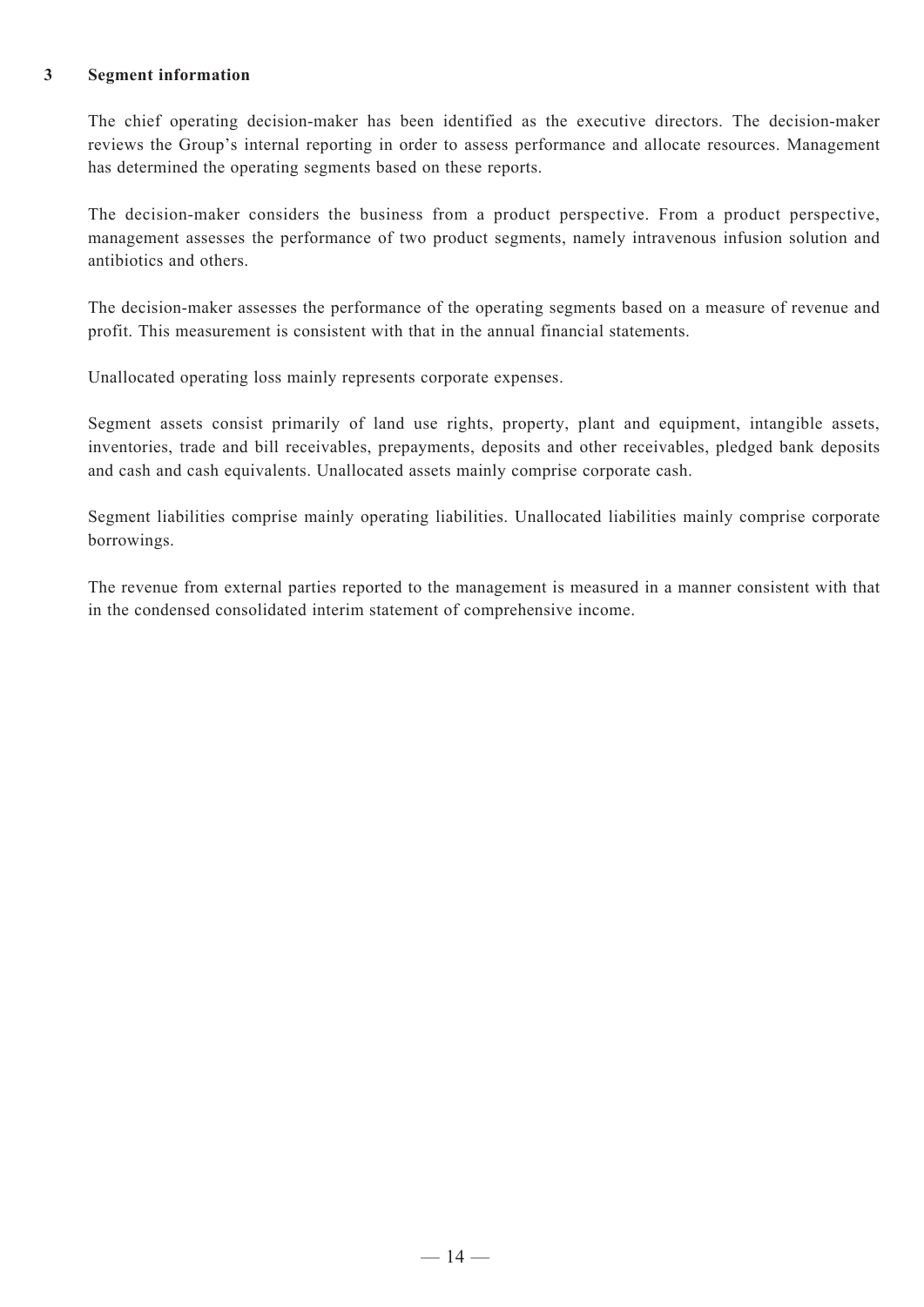|                                                        | <b>Unaudited</b>                                       |                                              |                                |                          |  |  |  |
|--------------------------------------------------------|--------------------------------------------------------|----------------------------------------------|--------------------------------|--------------------------|--|--|--|
|                                                        | <b>Intravenous</b><br>infusion<br>solution<br>HK\$'000 | <b>Antibiotics</b><br>and others<br>HK\$'000 | <b>Unallocated</b><br>HK\$'000 | <b>Total</b><br>HK\$'000 |  |  |  |
| Six months ended 30 June 2012                          |                                                        |                                              |                                |                          |  |  |  |
| Revenue                                                | 665,442                                                | 558,184                                      |                                | 1,223,626                |  |  |  |
| Operating profit/(loss) segment results                | 165,962                                                | 57,759                                       | (26, 850)                      | 196,871                  |  |  |  |
| Finance income<br>Finance costs                        | 423<br>(9, 534)                                        | 87<br>(6,041)                                | 245<br>(468)                   | 755<br>(16, 043)         |  |  |  |
| Profit/(loss) before income tax<br>Income tax expenses | 156,851<br>(24, 568)                                   | 51,805<br>(8, 156)                           | (27, 073)                      | 181,583<br>(32, 724)     |  |  |  |
| Profit/(loss) for the period                           | 132,283                                                | 43,649                                       | (27, 073)                      | 148,859                  |  |  |  |
| Six months ended 30 June 2011                          |                                                        |                                              |                                |                          |  |  |  |
| Revenue                                                | 491,486                                                | 597,417                                      |                                | 1,088,903                |  |  |  |
| Operating profit/(loss) segment results                | 115,737                                                | 67,672                                       | (10, 362)                      | 173,047                  |  |  |  |
| Finance income<br>Finance costs                        | 544<br>(5, 843)                                        | 301<br>(4, 156)                              | 771<br>(1, 535)                | 1,616<br>(11, 534)       |  |  |  |
| Profit/(loss) before income tax<br>Income tax expenses | 110,438<br>(17, 815)                                   | 63,817<br>(10, 288)                          | (11, 126)                      | 163,129<br>(28, 103)     |  |  |  |
| Profit/(loss) for the period                           | 92,623                                                 | 53,529                                       | (11, 126)                      | 135,026                  |  |  |  |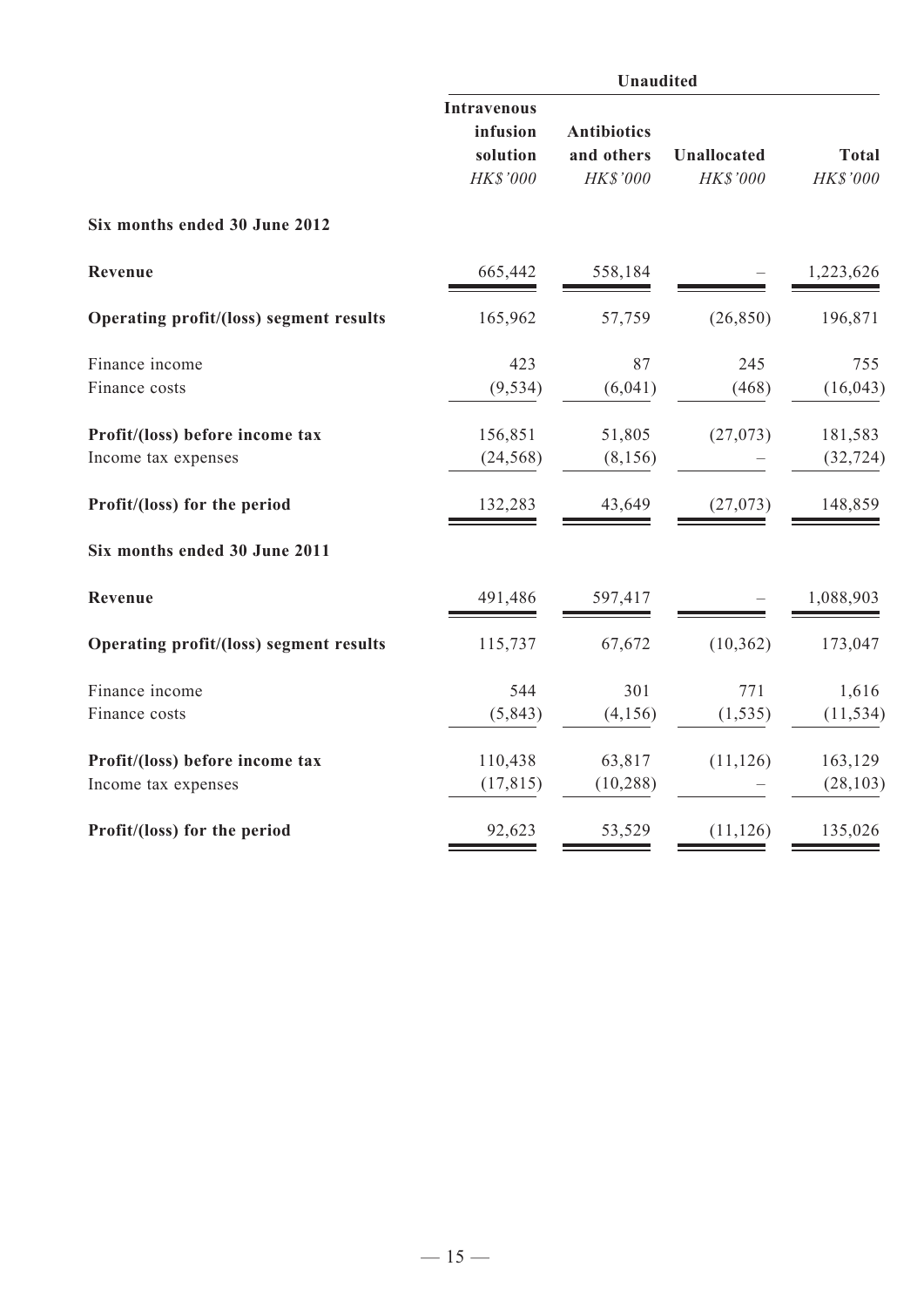|                          |                                                        | <b>Unaudited</b>                             |                                       |                          |  |  |  |
|--------------------------|--------------------------------------------------------|----------------------------------------------|---------------------------------------|--------------------------|--|--|--|
|                          | <b>Intravenous</b><br>infusion<br>solution<br>HK\$'000 | <b>Antibiotics</b><br>and others<br>HK\$'000 | <b>Unallocated</b><br>HK\$'000        | <b>Total</b><br>HK\$'000 |  |  |  |
| As at 30 June 2012       |                                                        |                                              |                                       |                          |  |  |  |
| <b>Total assets</b>      | 2,265,662                                              | 1,367,790                                    | 37,949                                | 3,671,401                |  |  |  |
| <b>Total liabilities</b> | 869,440                                                | 406,865                                      | 127                                   | 1,276,432                |  |  |  |
|                          |                                                        |                                              | <b>Audited</b>                        |                          |  |  |  |
|                          | <b>Intravenous</b><br>infusion<br>solution<br>HK\$'000 | <b>Antibiotics</b><br>and others<br>HK\$'000 | <b>Unallocated</b><br><b>HK\$'000</b> | <b>Total</b><br>HK\$'000 |  |  |  |
| As at 31 December 2011   |                                                        |                                              |                                       |                          |  |  |  |
| <b>Total assets</b>      | 2,074,263                                              | 1,254,941                                    | 115,336                               | 3,444,540                |  |  |  |
| <b>Total liabilities</b> | 814,971                                                | 319,529                                      | 13,747                                | 1,148,247                |  |  |  |

## **4 Trade and bill receivables**

The Group generally required its customers to settle sales invoices within 3 months. Ageing analysis of trade and bill receivables is as follows:

|                                | 30 June          | 31 December     |
|--------------------------------|------------------|-----------------|
|                                | 2012             | 2011            |
|                                | <b>Unaudited</b> | Audited         |
|                                | <b>HK\$'000</b>  | <b>HK\$'000</b> |
| Within 3 months                | 734,842          | 627,850         |
| 4 to 6 months                  | 56,391           | 29,746          |
| 7 to 12 months                 | 50,411           | 34,451          |
| 1 to 2 years                   | 35,019           | 15,380          |
| 2 to 3 years                   | 3,228            | 3,900           |
| More than 3 years              | 15,566           | 13,684          |
|                                | 895,457          | 725,011         |
| Less: Provision for impairment | (24,990)         | (20, 345)       |
|                                | 870,467          | 704,666         |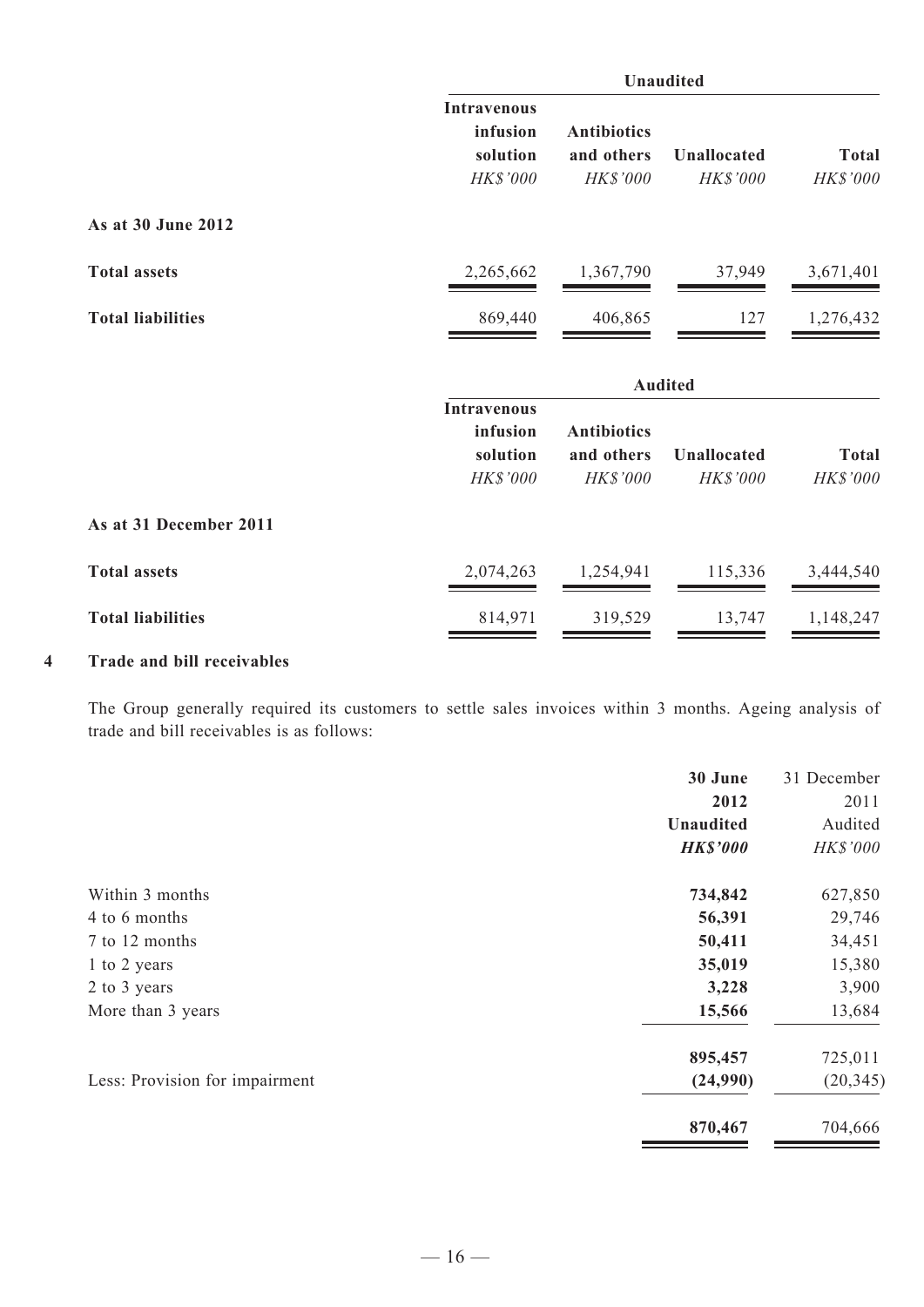|                                        | <b>Unaudited</b> |          |                  |                          |           |              |
|----------------------------------------|------------------|----------|------------------|--------------------------|-----------|--------------|
|                                        |                  |          |                  |                          |           |              |
|                                        | <b>Share</b>     | Capital  | <b>Statutory</b> | payment                  | Retained  |              |
|                                        | premium          | reserve  | reserves         | reserve                  | earnings  | <b>Total</b> |
|                                        | HK\$'000         | HK\$'000 | HK\$'000         | HK\$'000                 | HK\$'000  | HK\$'000     |
| At 1 January 2012                      | 1,351,525        | 176,819  | 202,447          | -                        | 509,183   | 2,239,974    |
| Repurchase of the Company's shares (a) |                  |          |                  |                          | (5,520)   | (5,520)      |
| Cancellation of shares repurchased (b) | (5, 458)         |          |                  |                          | 5,520     | 62           |
| Dividends paid to equity holders       |                  |          |                  |                          |           |              |
| of the Company                         |                  |          |                  |                          | (48, 865) | (48, 865)    |
| Profit for the period                  |                  |          |                  |                          | 148,860   | 148,860      |
| Employee share option scheme           |                  |          |                  |                          |           |              |
| - value of employee services           |                  |          |                  | 15,530                   |           | 15,530       |
| Currency translation differences       |                  |          |                  |                          | (11, 323) | (11, 323)    |
| At 30 June 2012                        | 1,346,067        | 176,819  | 202,447          | 15,530                   | 597,855   | 2,338,718    |
| At 1 January 2011                      | 1,371,873        | 176,670  | 173,241          | $\qquad \qquad -$        | 577,430   | 2,299,214    |
| Repurchase of the Company's shares     |                  |          |                  |                          | (6,757)   | (6,757)      |
| Cancellation of shares repurchased     | (20, 348)        |          |                  |                          | 20,543    | 195          |
| Dividends paid to equity               |                  |          |                  |                          |           |              |
| holders of the Company                 |                  |          |                  |                          | (48, 977) | (48, 977)    |
| Profit for the period                  |                  |          |                  | $\overline{\phantom{0}}$ | 135,010   | 135,010      |
| Currency translation differences       |                  |          |                  |                          | 50,697    | 50,697       |
| At 30 June 2011                        | 1,351,525        | 176,670  | 173,241          |                          | 727,946   | 2,429,382    |

- (a) During the period from 28 March 2012 to 4 June 2012, the Company repurchased 3,210,000 ordinary shares of the Company through the Stock Exchange at an aggregate consideration of approximately HK\$5,520,000, which had been deducted from retained earnings within shareholders' equity.
- (b) On 30 April 2012 and 29 June 2012, the Company cancelled 1,570,000 and 1,640,000 ordinary shares repurchased respectively. Directly attributable expenses of approximately HK\$2,000 relating to the cancellation were charged against the retained earnings of the Company. After the cancellation, the Company's ordinary shares in issue were reduced from 2,444,814,000 to 2,441,604,000.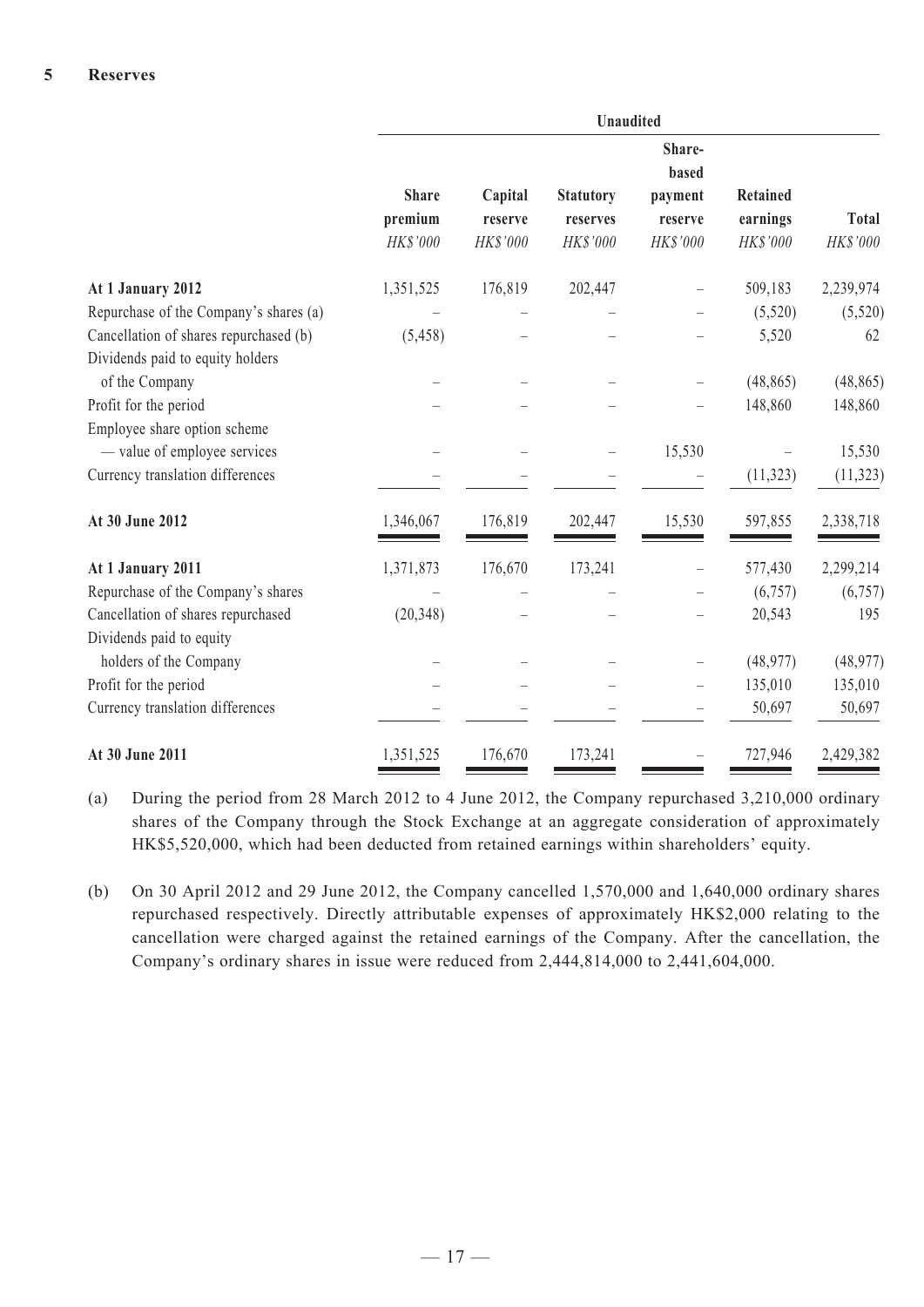# **6 Trade and bill payables**

Ageing analysis of trade and bill payables is as follows:

|                   | 30 June          | 31 December |
|-------------------|------------------|-------------|
|                   | 2012             | 2011        |
|                   | <b>Unaudited</b> | Audited     |
|                   | <b>HK\$'000</b>  | HK\$'000    |
| Within 3 months   | 234,106          | 195,371     |
| 4 to 6 months     | 42,318           | 25,817      |
| 7 to 12 months    | 16,854           | 23,163      |
| 1 to 3 years      | 11,103           | 14,474      |
| More than 3 years | 1,351            | 1,161       |
|                   | 305,732          | 259,986     |

# **7 Operating profit**

The following items have been charged/(credited) to the operating profit during the six months ended 30 June 2012 and 2011:

|                                                       | Six months ended 30 June |                 |
|-------------------------------------------------------|--------------------------|-----------------|
|                                                       | 2012                     | 2011            |
|                                                       | Unaudited                | Unaudited       |
|                                                       | <b>HK\$'000</b>          | <b>HK\$'000</b> |
| Gain on disposal of property, plant and equipment     | (998)                    | (142)           |
| Depreciation of property, plant and equipment         | 63,041                   | 45,404          |
| Reversal of provision for impairment of inventories   | (442)                    | (580)           |
| Provision for/(Reversal of) impairment of receivables | 4,783                    | (3, 384)        |
| Amortisation of intangible assets                     | 9,943                    | 9,332           |
| Amortisation of land use rights                       | 2,906                    | 2,844           |
| Foreign exchange loss/(gain), net                     | 1,140                    | (480)           |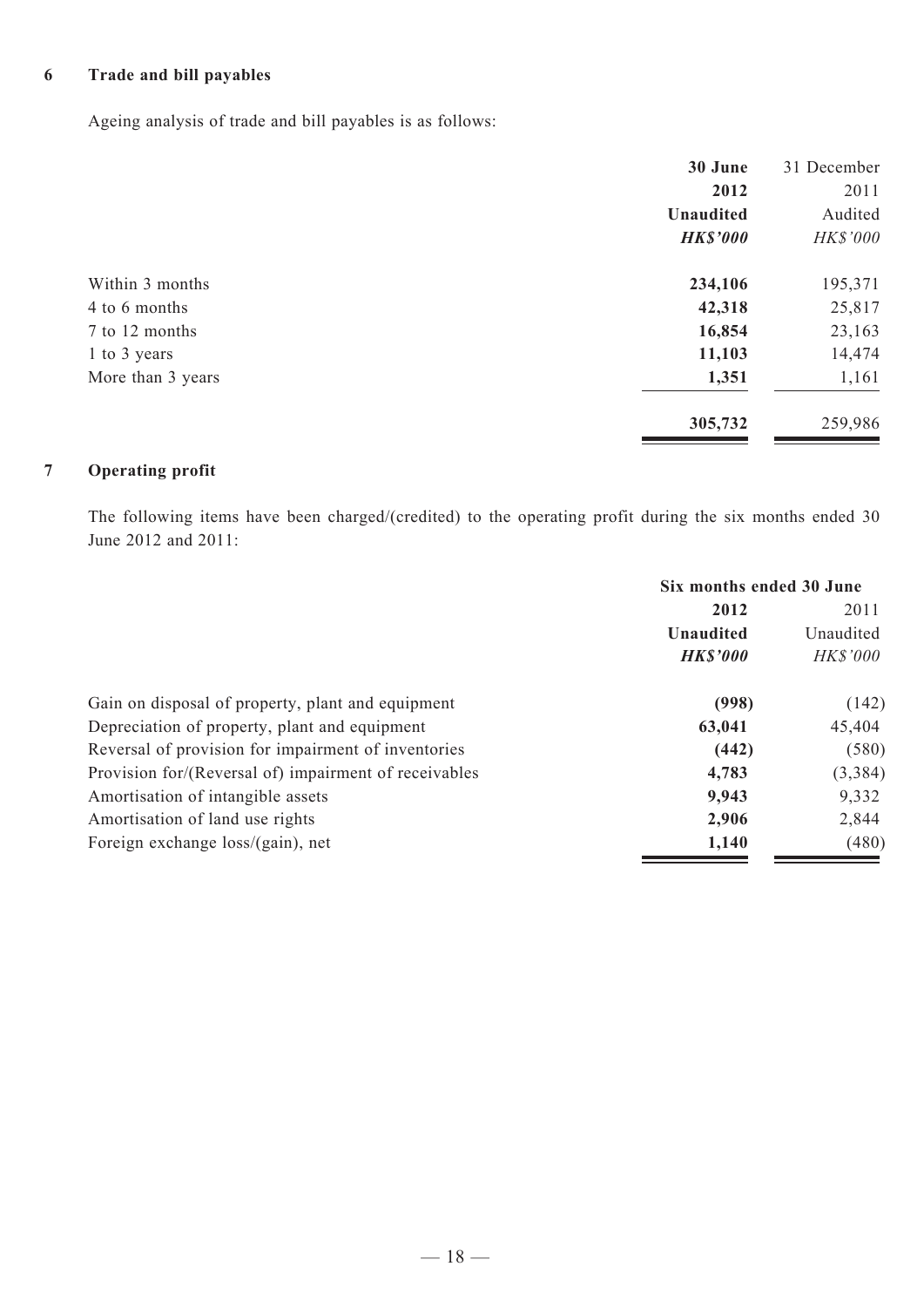#### **8 Income tax expenses**

The Company was incorporated in the Cayman Islands as an exempted company and, accordingly, is exempted from payment of the Cayman Islands income tax.

The Group had no assessable profits in Hong Kong and, accordingly, no Hong Kong profits tax was provided.

Xi'an Lijun Pharmaceutical Co., Ltd., Shijiazhuang No. 4 Pharmaceutical Co., Ltd., Hebei Jinmen Pharmaceutical Import & Export Co., Ltd., Hebei Guolong Pharmaceutical Co., Ltd., Hebei Guangxiang Pharmaceutical Technology Co., Ltd., and Hebei Guangxiang Logistics Co., Ltd., the subsidiaries of the Company, established and operate in Mainland China are subject to Mainland China Corporate Income Tax ("CIT") at an applicable rate of 25%.

Xi'an Lijun Pharmaceutical Co., Ltd. and Shijiazhuang No. 4 Pharmaceutical Co., Ltd. are qualified as high technology enterprises and entitled to a 15% preferential CIT rate for the years from 2012 to 2014.

|                     |                  | Six months ended 30 June |  |
|---------------------|------------------|--------------------------|--|
|                     | 2012             | 2011                     |  |
|                     | <b>Unaudited</b> | Unaudited                |  |
|                     | <b>HK\$'000</b>  | HK\$'000                 |  |
| Current income tax  | 32,633           | 26,869                   |  |
| Deferred income tax | 91               | 1,234                    |  |
|                     | 32,724           | 28,103                   |  |

#### **9 Dividends**

|                                              | Six months ended 30 June |                 |
|----------------------------------------------|--------------------------|-----------------|
|                                              | 2012                     | 2011            |
|                                              | Unaudited                | Unaudited       |
|                                              | <b>HK\$'000</b>          | <b>HK\$'000</b> |
| Interim dividend, proposed, of HK\$2 cents   |                          |                 |
| (six months ended 30 June 2011: HK\$2 cents) |                          |                 |
| per ordinary share                           | 48,832                   | 48,896          |

At a meeting held on 21 August 2012, the directors recommended the payment of an interim dividend of HK\$2 cents per ordinary share, totalling HK\$48,832,000 in respect of the six months ended 30 June 2012. The proposed dividend has not been reflected as a dividend payable in this condensed consolidated interim financial information, but will be reflected as an appropriation of retained earnings for the year ending 31 December 2012.

In addition, the directors recommended bonus shares to be made on the basis of one bonus share for every five existing shares held by the shareholders of the Company whose names appear on its register of members on 28 September 2012 and to be paid through capitalisation of the Company's share premium account, subject to the approval of the shareholders of the Company at the extraordinary general meeting. Bonus shares are not entitled to the interim dividend.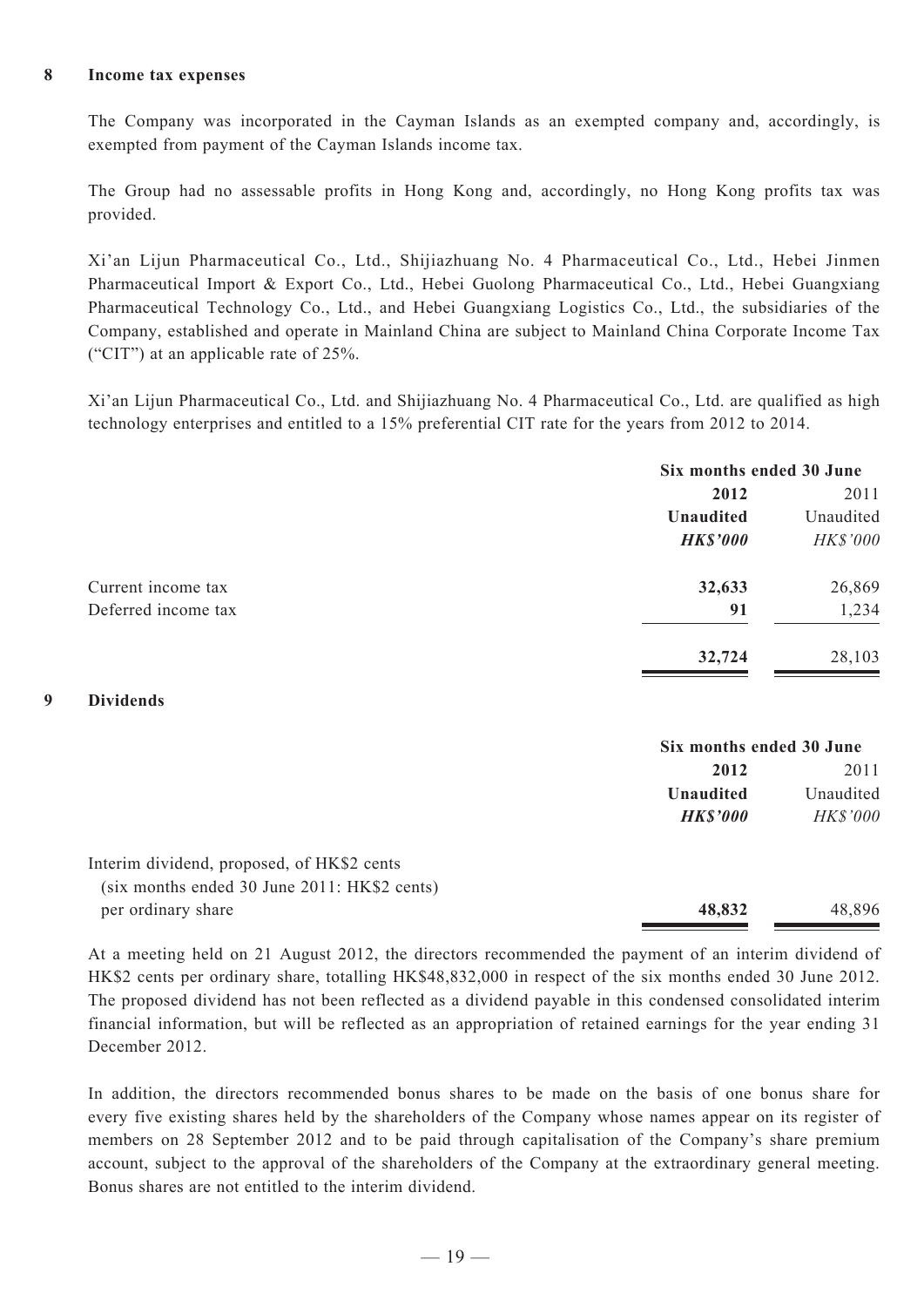#### **10 Earnings per share**

#### *(a) Basic*

Basic earnings per share is calculated by dividing the profit attributable to equity holders of the company by the weighted average number of ordinary shares in issue during the period.

|                                                                 | Six months ended 30 June |                 |
|-----------------------------------------------------------------|--------------------------|-----------------|
|                                                                 | 2012                     | 2011            |
|                                                                 | Unaudited                | Unaudited       |
|                                                                 | <b>HK\$'000</b>          | <b>HK\$'000</b> |
| Profit attributable to equity holders of the Company            | 148,860                  | 135,010         |
| Weighted average number of ordinary shares in issue (thousands) | 2,444,279                | 2,447,232       |
| Basic earnings per share (HK\$ per share)                       | 0.0609                   | 0.0552          |

#### *(b) Diluted*

Diluted earnings per share is calculated by adjusting the weighted average number of ordinary shares outstanding to assume conversion of all dilutive potential ordinary shares. The dilutive potential ordinary shares of the Company are share options. For the share options, a calculation is done to determine the number of shares that could have been acquired at fair value (determined as the average annual market share price of the company's shares) based on the monetary value of the subscription rights attached to outstanding share options. The number of shares calculated as above is compared with the number of shares that would have been issued assuming the exercise of the share options.

|                                                                 | Six months ended 30 June |                 |
|-----------------------------------------------------------------|--------------------------|-----------------|
|                                                                 | 2012                     | 2011            |
|                                                                 | <b>Unaudited</b>         | Unaudited       |
|                                                                 | <b>HKS'000</b>           | <b>HK\$'000</b> |
| Profit used to determine diluted earnings per share             | 148,860                  | 135,010         |
| Weighted average number of ordinary shares in issue (thousands) | 2,444,279                | 2,447,232       |
| Adjustment for share options (thousands)                        | 916                      |                 |
| Weighted average number of ordinary shares for diluted earnings |                          |                 |
| per share (thousands)                                           | 2,445,195                | 2,447,232       |
| Diluted earnings per share (HK\$ per share)                     | 0.0609                   | 0.0552          |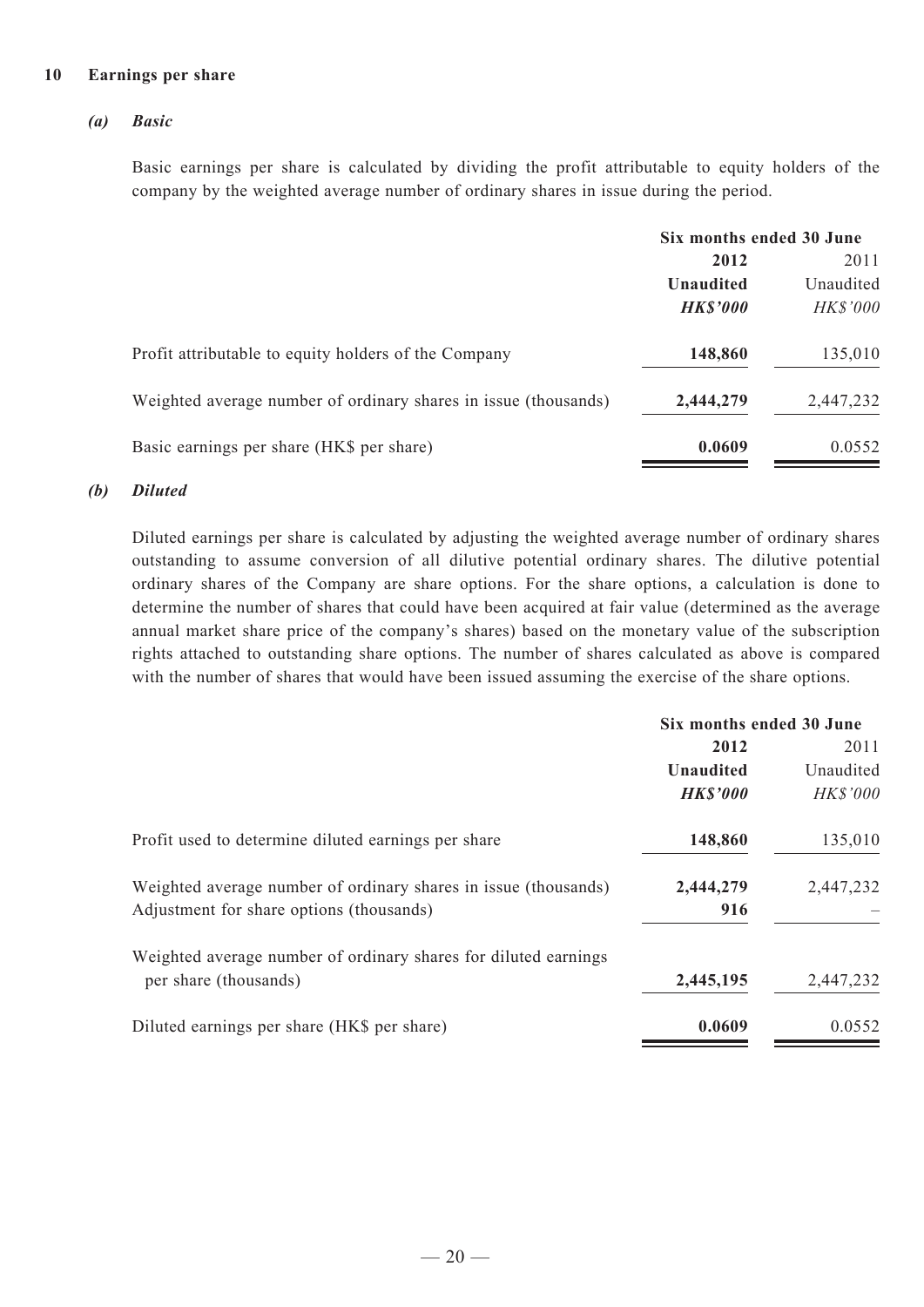# **LIQUIDITY AND FINANCIAL RESOURCES**

The Group primarily finances its working capital and other capital requirements by net cash generated from operating activities and resorts to external financing including both long-term and short-term bank borrowings from time to time in case the operating cash flow is insufficient to meet the capital requirements.

As at 30 June 2012, the cash and cash equivalents aggregated to HK\$240,366,000 (31 December 2011: HK\$257,980,000), comprising HK\$4,065,000 (31 December 2011: HK\$50,688,000) of cash and cash equivalents denominated in Hong Kong dollars, HK\$234,692,000 (31 December 2011: HK\$204,418,000) in RMB and HK\$1,609,000 (31 December 2011: HK\$2,874,000) in other currencies.

As at 30 June 2012, the Group has pledged bank deposits amounting to HK\$2,656,000 (31 December 2011: HK\$4,443,000) as guarantee of payables for property, plant and equipment and bills payable.

The carrying amounts of the borrowings amounting to HK\$565,239,000 as at 30 June 2012 (31 December 2011: HK\$416,615,000), comprising HK\$117,507,000 (31 December 2011: HK\$151,412,000) of borrowings denominated in Hong Kong dollars and HK\$447,732,000 (31 December 2011: HK\$265,203,000) in RMB.

Gearing ratio (defined as bank borrowings less cash and cash equivalents divided by total capital) increased from 6.5% as at 31 December 2011 to 11.9% as at 30 June 2012.

Current ratio (defined as current assets divided by current liabilities) decreased from 1.42 as at 31 December 2011 to 1.39 as at 30 June 2012.

# **FOREIGN EXCHANGE RISK**

Majority of the Group's businesses are operated in the PRC and are denominated in RMB and HK dollar. The Group is of the opinion that its exposure to foreign exchange rate risk is limited. Hence, no financial instrument for hedging was employed. The Group is closely monitoring the financial market and would consider appropriate measures if required.

# **MATERIAL ACQUISITIONS AND DISPOSALS**

There was no material acquisition or disposal of subsidiaries or associates during the six months ended 30 June 2012.

# **PLEDGE OF ASSETS**

As at 30 June 2012, the net book amount of the Group's land use right of HK\$57,706,000 (31 December 2011: HK\$50,025,000), the net book amount of the Group's buildings, plant and machineries of HK\$408,329,000 (31 December 2011: HK\$246,470,000) and bank deposits of HK\$2,656,000 (31 December 2011: HK\$4,443,000) were pledged as collateral for the Group's bank borrowings, payables for property, plant and equipment and bills payable.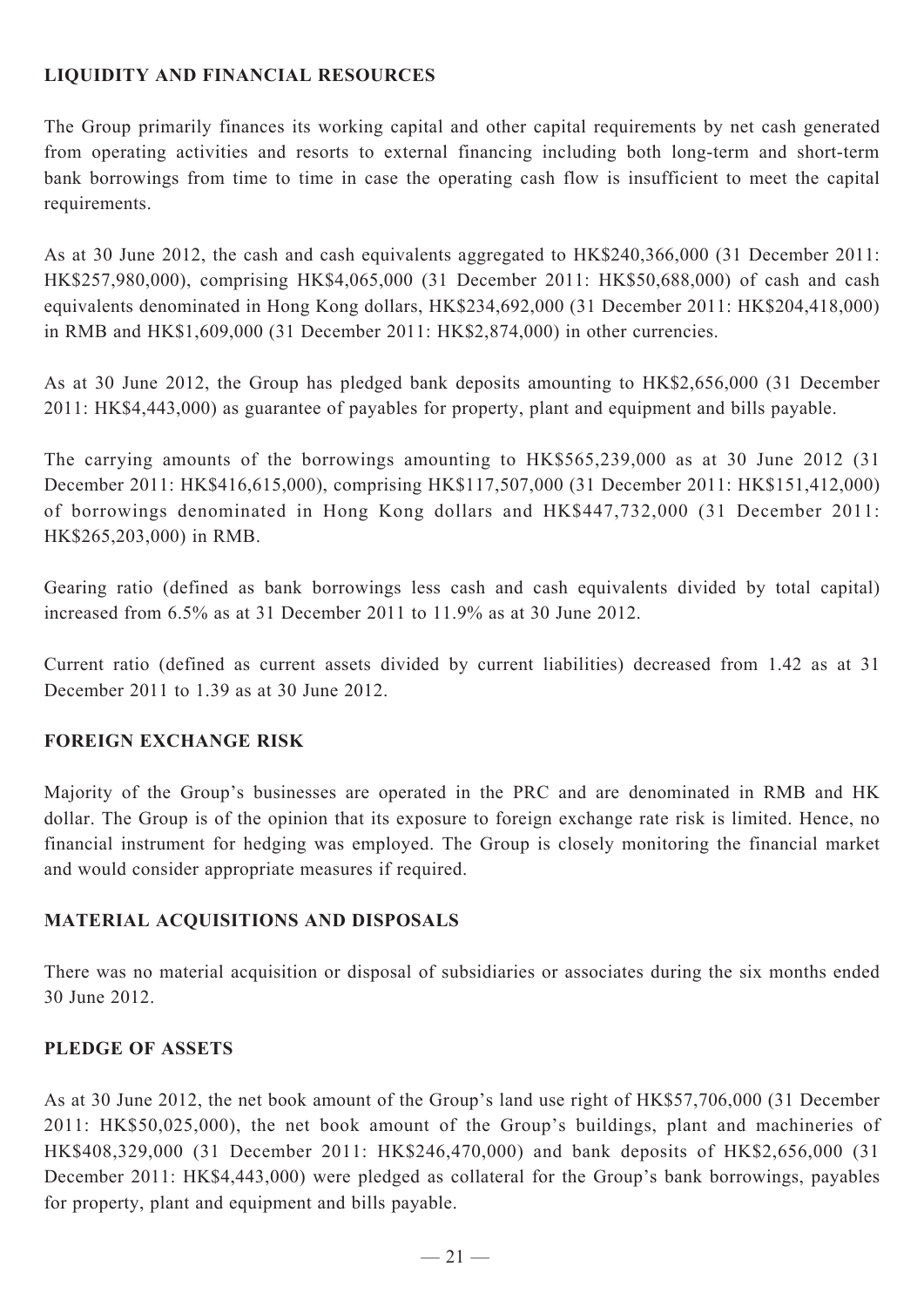## **CONTINGENT LIABILITIES**

As at 30 June 2012, the Group did not have any significant contingent liabilities.

## **INTERIM DIVIDEND**

The Directors resolved to pay on 3 October 2012 an interim dividend of HK\$0.02 per share (amounting to a total of approximately HK\$48,832,000) for the six months ended 30 June 2012 to the shareholders named in the register of members of the Company on 17 September 2012. The interim dividend represents a payout rate of 32.8% of net profit attributable to the equity holders of the Company for the six months ended 30 June 2012.

### **PROPOSED BONUS ISSUE**

In recognition of the continual support of the shareholders, the Directors resolved to propose the bonus issue, being a bonus issue of new shares on the basis of one bonus share for every five existing shares, to shareholders whose names appear on the register of members of the Company on 28 September 2012 for approval by the shareholders at the extraordinary general meeting. An amount standing to the credit of the share premium account of the Company will be capitalised and applied in making payment in full, at par value, for the bonus shares. Upon issuance and being credited as fully paid up, the bonus shares will rank pari passu in all respects with the then existing shares. To qualify for the bonus issue, any transfer of shares must be lodged for registration by 4:30 p.m. on 25 September 2012.

### **EXCHANGE RATE**

As at 2012 and 2011, the exchange rates of converting HK\$ into RMB (as calculated in HK\$) were:

| 0.85093 |
|---------|
| 0.83162 |
| 0.81070 |
| 0.81522 |
|         |

### **PURCHASE, SALE OR REDEMPTION OF SECURITIES**

Save for the purchase of 3,210,000 shares in March, April and June 2012 which details are set out in the next paragraph, neither the Company nor any of its subsidiaries has purchased or sold any of the Company's listed securities for the six months ended 30 June 2012.

For the six months ended 30 June 2012, the Company acquired an aggregate of 3,210,000 ordinary shares through purchases on The Stock Exchange of Hong Kong Limited (the "Stock Exchange") at an aggregate consideration (including transaction costs) of HK\$5,519,607 with a view to benefit shareholders as a whole in enhancing the net assets value and earnings per share of the Company. All of the purchased shares were subsequently cancelled on 30 April 2012 and 29 June 2012.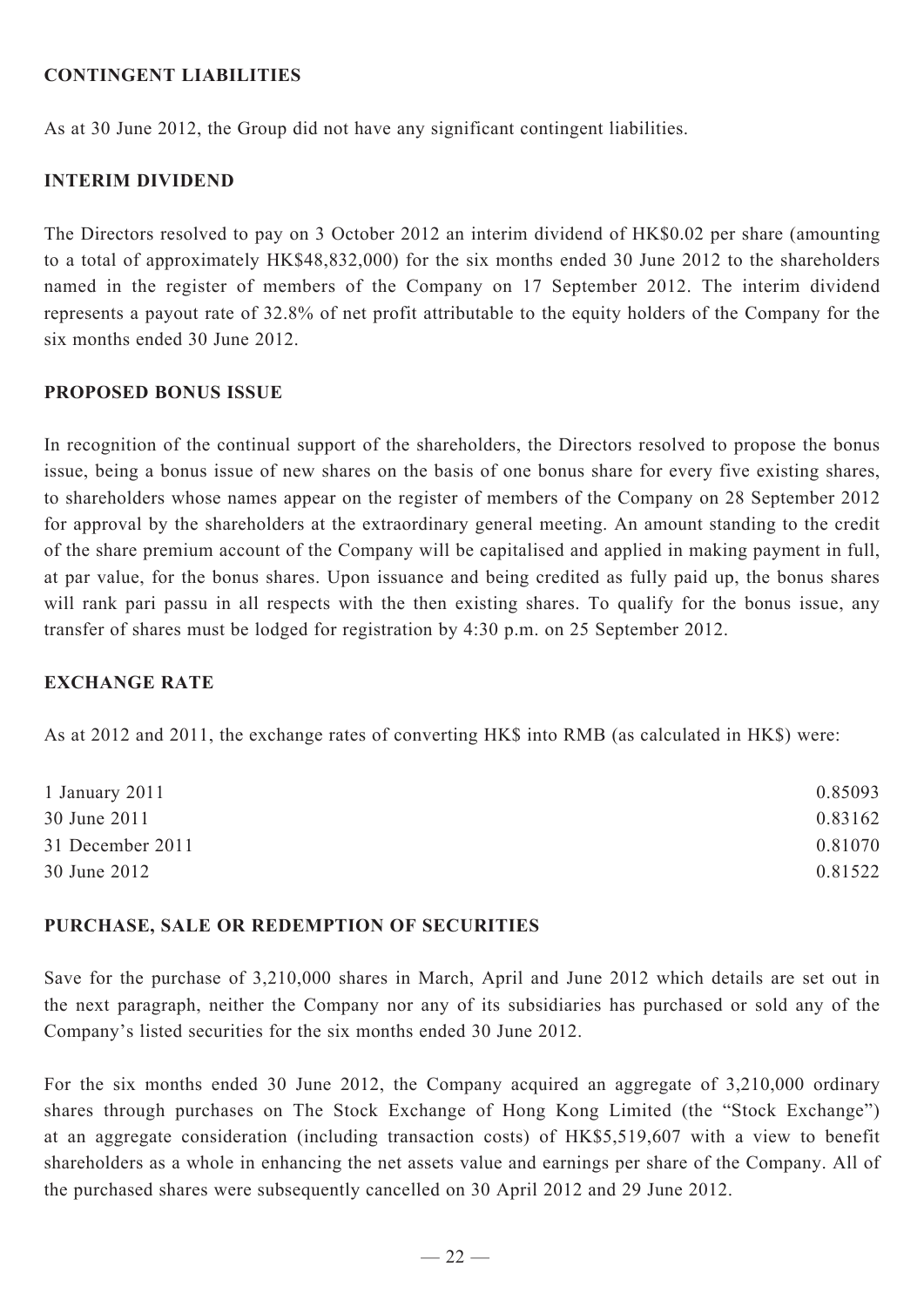| Date of<br>the purchases | <b>Total number</b><br>of the<br>ordinary<br>shares<br>purchased | <b>Highest</b><br>price paid<br>per share<br>HK\$ | Lowest<br>price paid<br>per share<br>HK\$ | Aggregate<br>consideration<br>H K S |
|--------------------------|------------------------------------------------------------------|---------------------------------------------------|-------------------------------------------|-------------------------------------|
| 28 March 2012            | 620,000                                                          | 1.61                                              | 1.58                                      | 993,367                             |
| 29 March 2012            | 620,000                                                          | 1.61                                              | 1.57                                      | 996,676                             |
| 11 April 2012            | 330,000                                                          | 1.60                                              | 1.56                                      | 528,898                             |
| 4 June 2012              | 1,640,000                                                        | 1.84                                              | 1.78                                      | 3,000,666                           |
|                          | 3,210,000                                                        |                                                   |                                           | 5,519,607                           |

#### **SHARE OPTION SCHEME**

Pursuant to a share option scheme approved by a written resolution of all shareholders of the Company on 16 October 2005 ("Scheme"), the Company may grant options to, amongst others, the directors or employees of the Company or its subsidiaries, in recognition of their contributions to the Group, to subscribe for the shares. The offer for grant of options ("Offer") must be taken up within 28 days from the date of Offer, with a payment of HK\$1.00 as consideration for the grant. The exercise price of the share option will be determined at the higher of (i) the average closing prices of shares as stated in the Stock Exchange's daily quotations sheets for the five trading days immediately preceding the date of Offer; (ii) the closing price of shares as stated in the Stock Exchange's daily quotations sheet on the date of Offer; and (iii) the nominal value of the shares. The share options are exercisable at any time during a period of not more than 10 years from the date of Offer, subject to the terms and conditions of the Scheme and any conditions of grant as may be stipulated by the Board. Unless terminated by the Company by resolution in general meeting, the Scheme shall be valid and effective for a period of 10 years commencing on the date on which the Scheme becomes unconditional.

The maximum number of shares which may be issued upon exercise of all outstanding options granted and yet to be exercised under the Scheme and any other schemes shall not exceed 30% of the issued share capital of the Company from time to time. The total number of shares which may be issued upon exercise of all options to be granted under the Scheme and any other schemes must not, in aggregate, exceed 10% of the number of shares in issue as at the date dealings in the shares first commence on the Stock Exchange unless further shareholders' approval has been obtained pursuant to the conditions set out in the Scheme. The total number of shares issued and to be issued upon exercise of all options granted under the Scheme and any other schemes (including both exercised or outstanding options) to each participant in any 12-month period shall not exceed 1% of the issued share capital of the Company.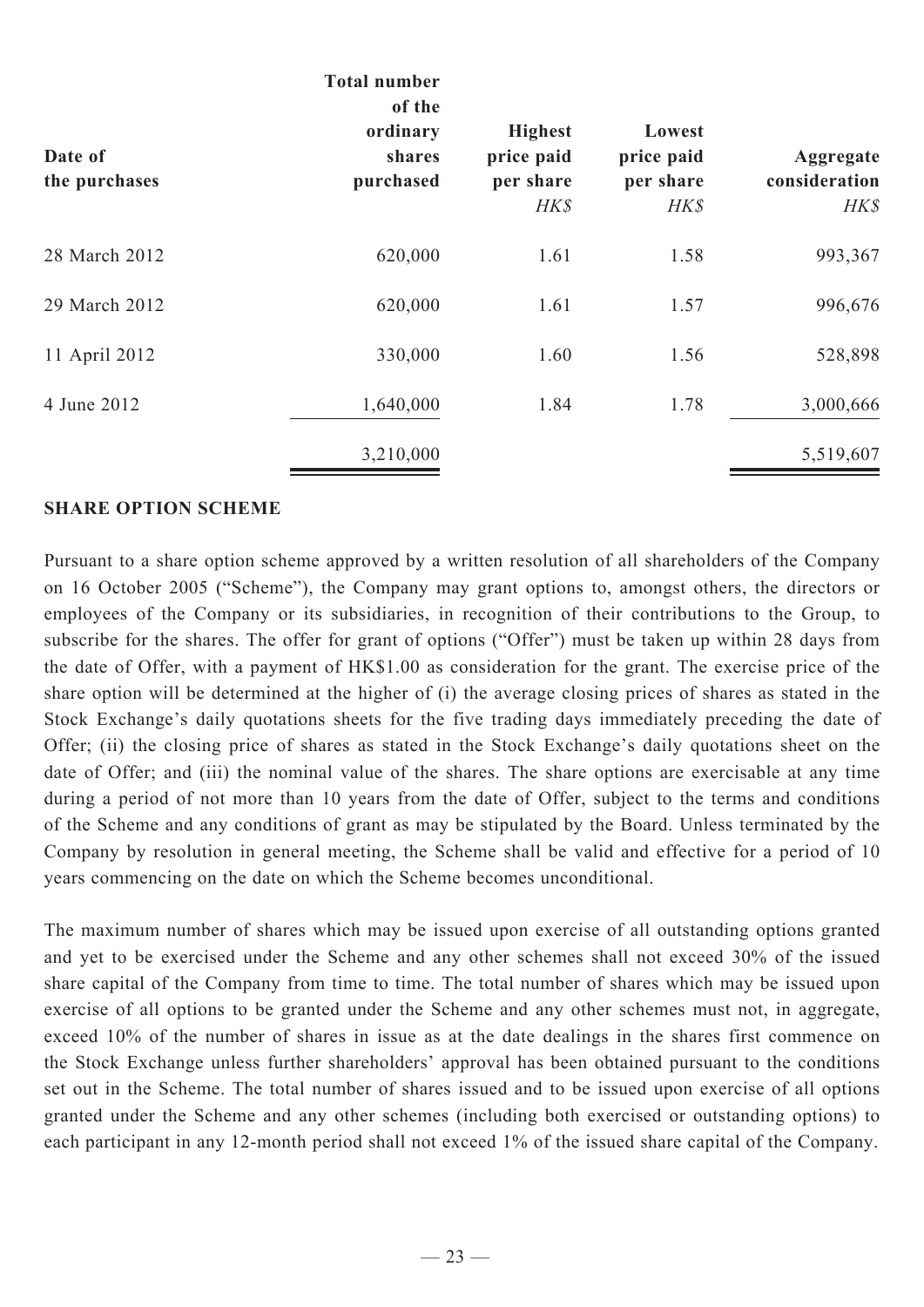As at 7 August 2008, the Company granted 100,000,000 share options, representing about 4.93% of the issued share capital as at the date immediately before the options were granted to directors and senior management of the Group. The exercise price was HK\$0.7. As at 4 October 2010, all of the share options granted were exercised.

As at 3 May 2012, the Company granted 40,000,000 share options, representing about 1.64% of the issued share capital as at the date immediately before the options were granted to directors of the Group. The exercise price was HK\$1.78. As at 30 June 2012, all of the share options granted remained outstanding.

The Directors resolved to terminate the Scheme and propose the adoption of the new share option scheme ("New Scheme") which will be valid for 10 years from the adoption date for approval by the shareholders at the extraordinary general meeting. Details of the termination of the Scheme and adoption of the New Scheme will be contained in a notice and a circular of extraordinary general meeting to be published and dispatched in due course.

## **SUFFICIENCY OF PUBLIC FLOAT**

Based on the information that is publicly available to the Company and within the knowledge of the Directors, it is confirmed that a sufficient public float of more than 25% of the issued capital of the Company has been maintained as at the date of this announcement, being 21 August 2012, and at all times during the six months ended 30 June 2012.

# **MODEL CODE FOR SECURITIES TRANSACTIONS BY DIRECTORS**

The Board has adopted a code of conduct regarding Directors' securities transactions on terms no less exacting than the required standard set out in the Model Code for Securities Transactions by Directors of Listed Issuers as set out in Appendix 10 to the Listing Rules. All Directors have confirmed that there were not any non-compliance with the standard set out in the Model Code and the Company's code of conduct regarding Directors' securities transactions during the six months ended 30 June 2012.

# **COMPLIANCE WITH THE CODE ON CORPORATE GOVERNANCE PRACTICES**

The Company applied the principles and complied with all requirements of the Code on Corporate Governance Practices ("CG Code") contained in Appendix 14 to the Listing Rules. During the six months ended 30 June 2012, the Company has complied with the applicable Code Provisions set out in the CG Code.

# **INDEPENDENT REVIEW OF AUDITORS**

The Interim Financial Information for the six months ended 30 June 2012 has been reviewed by the auditor of the Company, PricewaterhouseCoopers, in accordance with Hong Kong Standard on Review Engagements 2410, "Review of Interim Financial Information Performed by the Independent Auditor of the Entity" issued by the Hong Kong Institute of Certified Public Accountants.